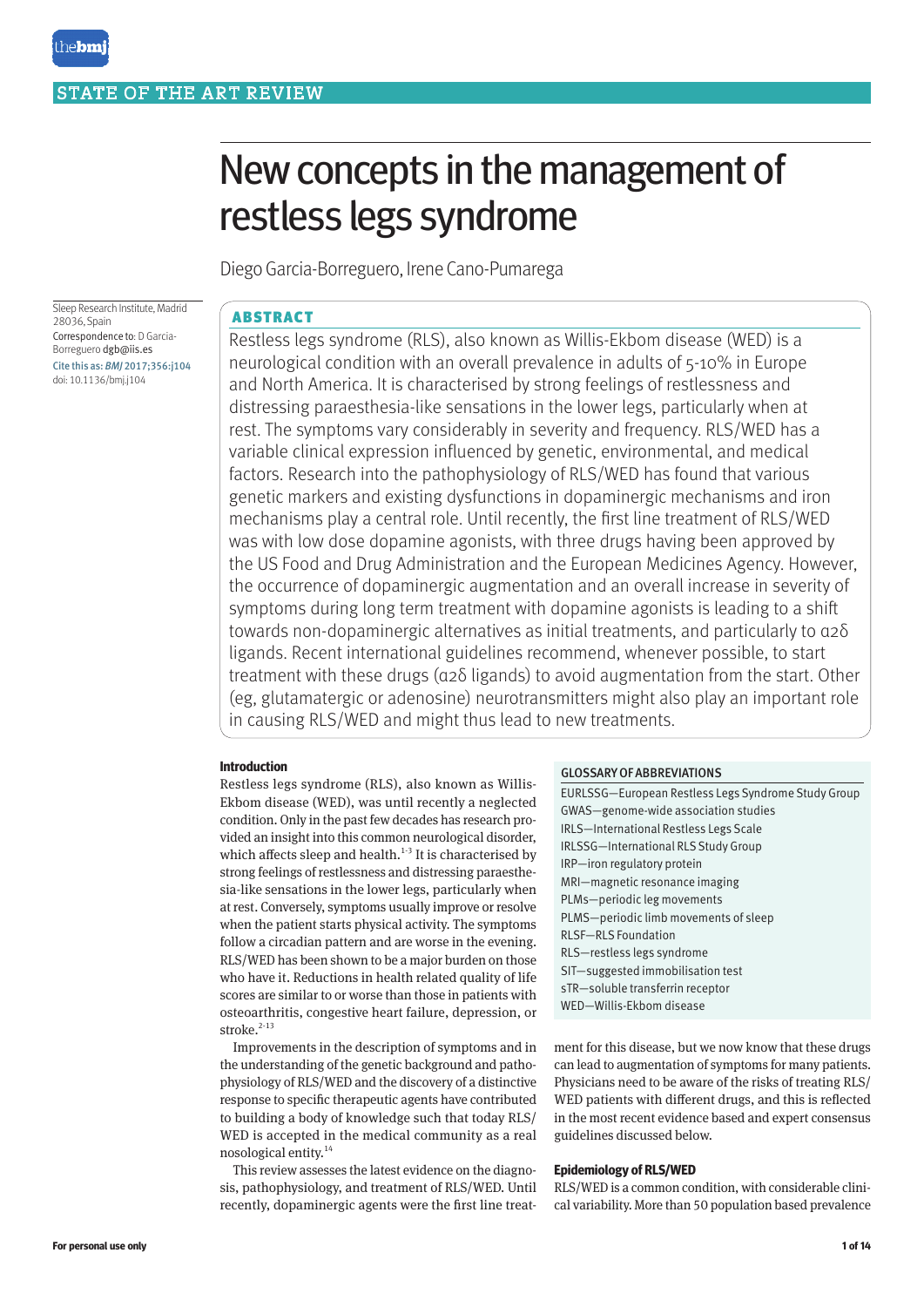studies have shown that RLS/WED affects 5-10% of European and North American adults, with 2-3% experiencing moderate to severe symptoms.<sup>415</sup> Women are affected about twice as often as men. The mean age of onset is during the third or fourth decade, but paediatric cases are not rare with overall paediatric prevalences of  $2 - 40/6$ <sup>16 17</sup>

# Race/ethnicity, sex, and age

Few studies have examined the prevalence RLS/WED by race/ethnicity within the same population, and noncomparison reports have suggested that the proportion of people with RLS/WED, especially those experiencing symptoms at least once a month, is higher among white people than in other populations.12-22 In adults over the age of 35, RLS/WED occurs about twice as often in women as in men.<sup>323</sup> However, virtually no sex difference is seen for adults under 35 years old. RLS/WED can begin at any time from childhood to virtually any age.<sup>24,25</sup> The later in life RLS/WED starts, the more rapid the onset and the greater the likelihood that it is associated with another medical condition such as neuropathy, iron deficiency, or renal disease.

#### Incidence

Few studies have assessed the incidence of RLS/WED.<sup>2226</sup> They suggest that new cases are common, occurring in 0.8-2.2% of the general population annually; however, remission is also common.<sup>22 26</sup> A study from Japan showed that frequency, but not severity, of RLS/WED symptoms may predict the persistence of the condition over time.<sup>27</sup>

# Main challenges in epidemiology

Although most studies performed over the past 10 years have used the same diagnostic criteria, $^{28}$  these have been used in a heterogeneous way. Therefore, no standardisation exists for how the essential diagnostic criteria are phrased, including a lack of translations into frequently spoken languages and consideration of culturally adapted versions. This might have contributed to the large variation in the prevalence of RLS/WED that has been reported in different countries and even within the same country.<sup>29</sup>

Most published studies in the past 15 years have been cross sectional. This type of study is adequate for reporting the prevalence in general or specific populations, but it is not well suited to risk factor analysis. It does not enable a clear time sequence to be established between the onset of a given risk factor and the onset of RLS/WED, as both are assessed at the same point in time. More cohort studies in the field of RLS/WED epidemiology are needed to allow repetitive assessment of the same population over time, thereby providing better analysis of risk factors.30

Furthermore, epidemiological research needs to converge with other aspects of RLS/WED research such as genetics, brain imaging, and pathophysiology; new findings and technical developments need to be integrated into epidemiological research. The identification of an increasing number of genetic loci related to RLS/WED

requires the collection of blood and DNA samples in large population based studies whenever possible. This allows for comparison of allele frequencies across populations and identification of genetic susceptibility factors that increase the probability of disease development. New imaging techniques, especially functional magnetic resonance imaging (MRI) methods, represent promising tools in the near future.

Prospective cohort studies are needed to assess RLS/ WED in addition to other conditions, collecting family and medical history, images, biomaterials, risk factors, and diagnostic investigations repeatedly over time to analyse genetic susceptibility, potential biological pathways, functional and structural brain changes, comorbidity patterns, and patient reported outcomes in a broad number of phenotypes.

# **Sources and selection criteria**

We did a literature search using the PubMed database from its inception to 1 November 2016 and used the broad search term "restless legs syndrome". We included systematic reviews, meta-analyses, and also original studies published in English. We included original studies if they had a duration of at least six months. We categorised studies according to the level of evidence (class I- IV) that they provided and according to the categorisation system used by the International RLS Study Group (IRLSSG) in its recent guidelines.<sup>31</sup> Accordingly, the highest evidence (class I) is provided by studies with concealed randomisation, clearly defined primary endpoints and inclusion and exclusion criteria, dropouts accounted for and sufficiently low to minimise bias, and equivalent baseline characteristics among groups or appropriate statistical adjustment to account for any differences. A class II study was one that matched all but one of the criteria for a class I study. We considered effective any drug for which convincing evidence existed from at least one class I or two class II studies; we considered an intervention to be probably effective if one class II study supported its efficacy.

# **Clinical definition of RLS-WED**

According to an international expert consensus, the diagnosis of RLS/WED is made on the basis of the presence of clinical symptoms.14 32 RLS/WED is mainly characterised by neurosensory symptoms, which are strong feelings of restlessness and distressing paraesthesia-like sensations in the lower legs.<sup>33 34</sup> RLS/WED typically manifests when the patient is at rest, and a state of relaxation or comfort is associated with a greater likelihood of symptoms occurring. Conversely, symptoms usually improve or resolve when the patient begins physical activity; as symptoms arise, patients will experience an intense urge to move in order to relieve the discomfort felt.<sup>35</sup> In addition, the symptoms follow a circadian pattern and are worse in the evening.<sup>36</sup> RLS/WED has variable expression influenced by genetic, environmental, and medical factors. The symptoms vary considerably in frequency from less than once a month or year to daily; severity ranges from mildly annoying to disabling, and symptoms may also remit for differing periods of time.<sup>14</sup>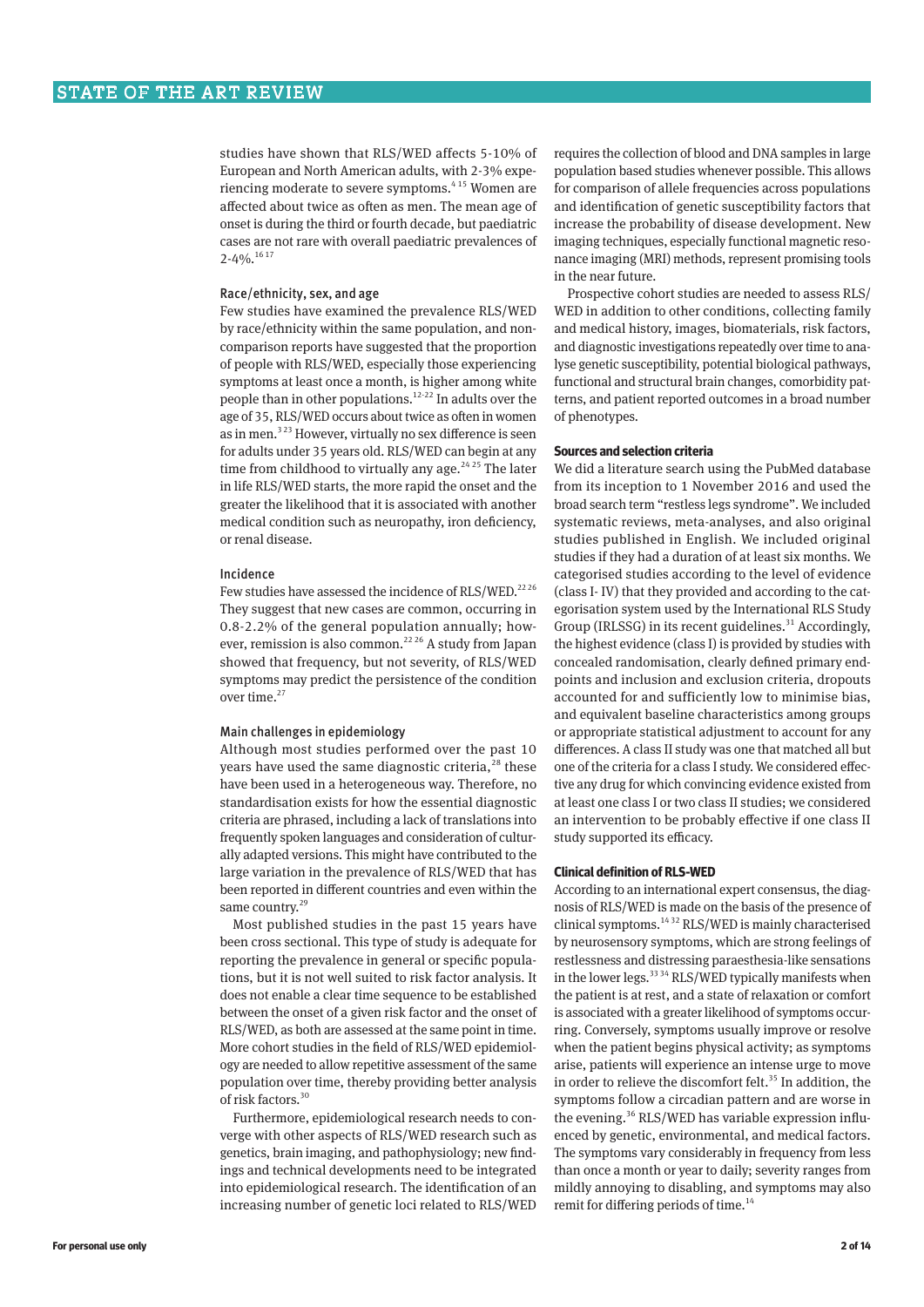# Box 1| Diagnostic criteria for restless legs syndrome (RLS)/Willis-Ekbom disease (WED)

1. An urge to move the legs usually but not always accompanied by or felt to be caused by uncomfortable and unpleasant sensations in the legs

Sometimes the urge to move the legs is present without the uncomfortable sensations. The arms or other parts of the body may also be involved in addition to the legs.<sup>23-41</sup> Often the urge to move and the accompanying sensory symptoms are intermingled together and difficult to separate symptomatically or temporally. The sensations are described as painful in up to 30-50% of RLS/WED patients.  $37-39$ 

2. The urge to move the legs and any accompanying unpleasant sensations begin or worsen during periods of rest or inactivity such as lying down or sitting

When examined by means of objective tests, such as the suggested immobilisation test,  $42$ patients with RLS/WED report pronounced sensory symptoms in the legs and the presence of periodic leg movements while both resting and awake, and these increase with the duration of rest.

3. The urge to move the legs and any accompanying unpleasant sensations are partially or totally relieved by movement, such as walking or stretching, at least as long as the activity continues

RLS/WED patients generally feel at least some symptomatic relief almost immediately with the start of activity or very soon thereafter. Usually, the simple act of moving or walking suffices. Symptoms should generally not return or worsen with continued activity. When symptoms are very severe, relief through activity may not be noticeable but must have been previously present.<sup>3543</sup>

4. The urge to move the legs and any accompanying unpleasant sensations during rest or inactivity only occur or are worse in the evening or night than during the day<sup>33</sup> Clinicians should ask about symptoms both at rest in the morning and during the evening and at night. The critical clinical question for this criterion involves ascertaining circadian differences in response of symptoms to rest. Patients with RLS/WED should report fewer symptoms when resting in the morning than in the evening or night. Patients with very severe RLS/WED, however, may have relentless symptoms persisting throughout the day and night without any noticeable circadian variation. In these cases, patients should be able to report that this circadian/evening-night-time increase in symptoms was previously present in the earlier course of the disease.

5. The occurrence of the above features is not solely accounted for by symptoms primary to another medical or behavioural condition (eg, neuropathy, myalgia, venous stasis, leg oedema, arthritis, leg cramps, positional discomfort, or habitual foot tapping)

These conditions, often referred to as "RLS/WED mimics," have been commonly confused with RLS/WED, particularly in epidemiological surveys, because they produce symptoms that meet, or at least come very close to meeting, all of the above criteria.

#### Current diagnostic criteria

The first diagnostic definition of RLS/WED based on expert consensus and developed in 2003 following a workshop at the National Institutes of Health enabled a rapid development of research and treatments for RLS/ WED over the subsequent decades.<sup>33</sup> Clinical experience accumulated since then has led to a recent update of these diagnostic criteria, $14$  which state that RLS/WED is diagnosed by ascertaining symptom patterns that meet the five essential criteria in box 1, using clinical specifiers where appropriate. These five essential criteria have to be met for a positive diagnosis.

# Supporting features

RLS/WED has both a motor symptom—periodic leg movements (PLMs)—and several common clinical patterns that can support a diagnosis, particularly when diagnostic certainty is lacking.

#### *Periodic leg movements*

PLMs are repetitive, stereotyped, flexor withdrawal-like movements of the legs that occur during sleep and are thus called periodic limb movements of sleep (PLMS) (fig 1). PLMs can also occur during wakefulness. PLMS occur in about 80-89% of RLS/WED patients seen in a clinic setting, and PLMs during wakefulness occur at a similar frequency.44-46 Contrary to initial expectations, PLMS are not the cause of sleep disturbance in RLS/WED—rather, they may reflect some RLS/WED biology partially independent of this. They occur with significant transient changes in electroencephalograms, $47-49$  heart rate,  $50-53$  and blood pressure,53-56 which may reflect an underlying process that produces an increased risk of cardiovascular disease, which has been observed in RLS/WED patients in several but not all studies.<sup>53-60</sup>

PLMS, although fairly specific to RLS/WED, are not very sensitive,<sup>44</sup> as they occur in several other medical conditions,  $61-65$  and with many drugs,  $66-67$  and are common among adults over the age of  $45.^{61-70}$  PLMS support a diagnosis of RLS/WED when present to a degree greater than expected for the patient's age in the absence of evidence for other disease states or drugs that could induce or aggravate PLMS.

In contrast, PLMs during relaxed wakefulness, as measured for example by the suggested immobilisation test (SIT), have high sensitivity and specificity for RLS/WED, particularly if evaluated multiple times and combined with subjective leg discomfort scores in the multiple suggested immobilisation test.42 71 Measuring PLMs during wakefulness with the SIT is also a valid and reliable way to evaluate severity and treatment response of RLS/WED.<sup>35</sup>

#### *Dopaminergic treatment response*

Most RLS/WED patients show at least some initial clinical benefit from dopaminergic drugs, such as levodopa and dopamine agonists. Large clinical trials with diverse patient populations show a good clinical response to dopamine agonist treatment in about 60-75% of participants.<sup>72</sup> Thus, in general clinical practice, a failure to respond to dopaminergic treatment should raise some concern about the accuracy of diagnosis but does not necessarily exclude a diagnosis of RLS/WED. However, as non-response to dopaminergic drugs is possible but rare, compliance, dose, and concomitant drugs should be checked.

# *Family history*

RLS/WED has been noted to occur commonly in families, indicating important genetic or shared environmental factors for the disease.<sup>45-74</sup> The risk of RLS/WED is nearly six times higher among first degree relatives of RLS/WED patients than in other people.<sup>75</sup> In addition, twin studies have shown high concordance for RLS/WED.<sup>76-78</sup> The presence of RLS/WED among first degree relatives is thus supportive of the diagnosis.

## *Lack of profound daytime sleepiness*

Patients with moderate to severe RLS/WED have chronic short sleep times but generally do not report a level of daytime sleepiness that would be expected for the degree of sleep loss.2-80 They will usually have slightly elevated but still normal Epworth Sleepiness Scale scores.<sup>2-83</sup> Thus, hyperarousal might be part of the pathophysiology of RLS/WED.<sup>80</sup> Profound sleepiness should prompt evaluation for another cause, such as sleep apnoea, narcolepsy, or a drug effect.<sup>84</sup>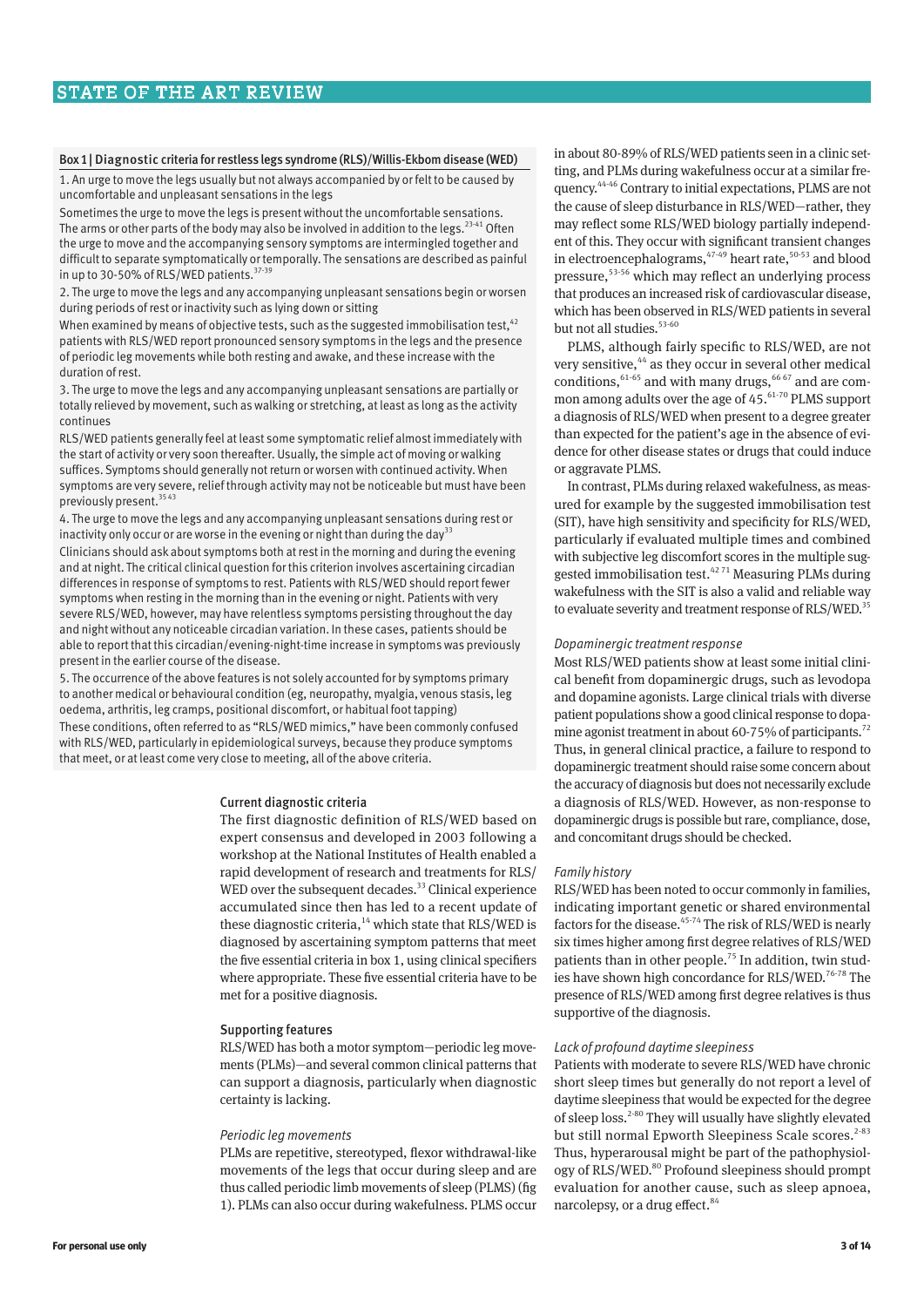

Fig 1| Periodic leg movements (PLMs) during sleep. The presence of repetitive PLMs causes arousals seen on electroencephalography, which contribute to sleep fragmentation. In addition, repetitive sympathetic arousals are caused, which might lead in the long term to systemic hypertension and increased cardiovascular risk

# Comorbid conditions

Previous classifications of RLS into primary and secondary types are being increasingly questioned, as these might suggest an inappropriate causal relation.<sup>85</sup> Although in certain conditions (eg, iron deficiency), treatment of the underlying disease may reduce or eliminate symptoms of RLS/WED, the term comorbid RLS/WED seems to be more appropriate for most other associations. RLS/WED might be seen as a continuous spectrum with a major genetic contribution at one end and a major environmental or comorbid disease contribution at the other.<sup>85</sup>

Conditions most consistently associated with RLS/ WED in cross sectional epidemiological studies are pregnancy, iron deficiency, chronic kidney failure, major depressive disorder, generalised anxiety disorder, panic disorder, and attention-deficit/hyperactivity disorder. In addition, some studies have found positive associations with cardiovascular disease, including coronary heart disease and stroke.56-86 Limited mortality data suggest an increased risk of death in women with RLS/WED and possibly increased mortality in RLS/WED patients with chronic kidney failure. However, causal inference has yet to be elucidated with all of these associations, and a recent review of RLS/WED associated with comorbidities identified an increased prevalence of RLS/WED only in iron deficiency and kidney disease.<sup>85</sup>

#### Clinical course

A history of remission and relapse in symptoms should be noted as a possible indicator of the subsequent course of the condition. The typical pattern of an insidious onset with gradual progression over a period of years to a clinically significant disease occurs more frequently with early age of onset.<sup>24,25</sup> However, in some cases, relatively rapid symptom development over months to a few years is reported with a variable degree of symptom progression after onset.87

# **What do we know about the cause of RLS/WED?** Genetics

RLS/WED is a highly familial trait but genetically complex, with estimates of concordance between 54% and 69% reported in twin studies.<sup>7677</sup> Genome-wide linkage analyses have identified at least eight major susceptibility loci for RLS/WED: RLS1 on chromosome 12q12-q21, RLS2 on 14q13-21, RLS3 on 9p24-p22, RLS4 on 2q33, RLS5 on 20p13, RLS6 on 19p13, RLS7 on 16p12.1, and RLS8 on 2p14.88-95 Recent genome-wide association studies (GWAS) of RLS/WED, in populations of primarily European ancestry, identified six additional loci associated with RLS/WED, which are represented by single nucleotide polymorphisms on chromosomes 2p14 (MEIS1 and an intergenic region 1.3 Mb downstream of MEIS1), 6p21.2 (BTBD9), 15q23 (MAP2K5/SKOR1), 9p24.1-p23 (PTPRD), and 16q12.1 (TOX3/BC034767).<sup>74-97</sup>

Despite these advances, further GWAS still need to be developed in RLS/WED. The published studies have rather small sizes (<6000 cases) compared with those for other complex disorders,<sup>98</sup> which is reflected in the number of risk loci identified. Moreover, variants across the entire frequency spectrum are expected to contribute to disease susceptibility, including also rare and low frequency variants,<sup>99</sup> which have not so far been assessed by GWAS of RLS/WED.

However, the question is what percentage of total RLS/ WED heritability can be explained by these six associated loci, or by the currently known associated markers and risk alleles? Six risk markers that have been evaluated in two cohorts from Canada and the US, $95 100$  in both casecontrol groups and extended family based associations, account for less than 10% of the total heritability. Until the precise variants responsible for the association are identified, these measurements should be regarded as only approximations; they presumably will have higher penetrance and odds ratios.<sup>100</sup>

#### Dopaminergic dysfunction

The most compelling argument in favour of a dopaminergic dysfunction is the striking improvement in symptoms with dopaminergic drugs. $31$  However, the mechanism of this improvement has never been fully elucidated. Brain imaging of the nigrostriatal system has yielded conflicting results,<sup>101</sup> and the substantia nigra does not show cell loss at autopsy.102 Most studies using single photon emission computed tomography scanning to assess dopamine transporter density have shown normal results, but a positron emission tomography study showed a decreased number of dopamine transporters,<sup>103</sup> possibly reflecting a decreased number of membrane bound dopamine transporters. Alternatively, this could also be a reflection of increased extracellular dopamine.

The number of D2/D3 receptors may be decreased in the mesolimbic areas, as shown by raclopride binding.<sup>104</sup> Also, lesioning of the A11 area that gives rise to a dopaminergic pathway projecting to the spinal cord results in overactivity in mice.105 However, an autopsy study did not show a dramatic cell loss in the A11 hypothalamic region of patients with RLS/WED.<sup>106</sup>

Neurophysiological studies have shown altered spinal excitability with decreased inhibition.<sup>107</sup>

#### Iron deficiency

Iron deficiency has also repeatedly been shown to be associated with RLS/WED.<sup>108</sup> In idiopathic RLS/WED,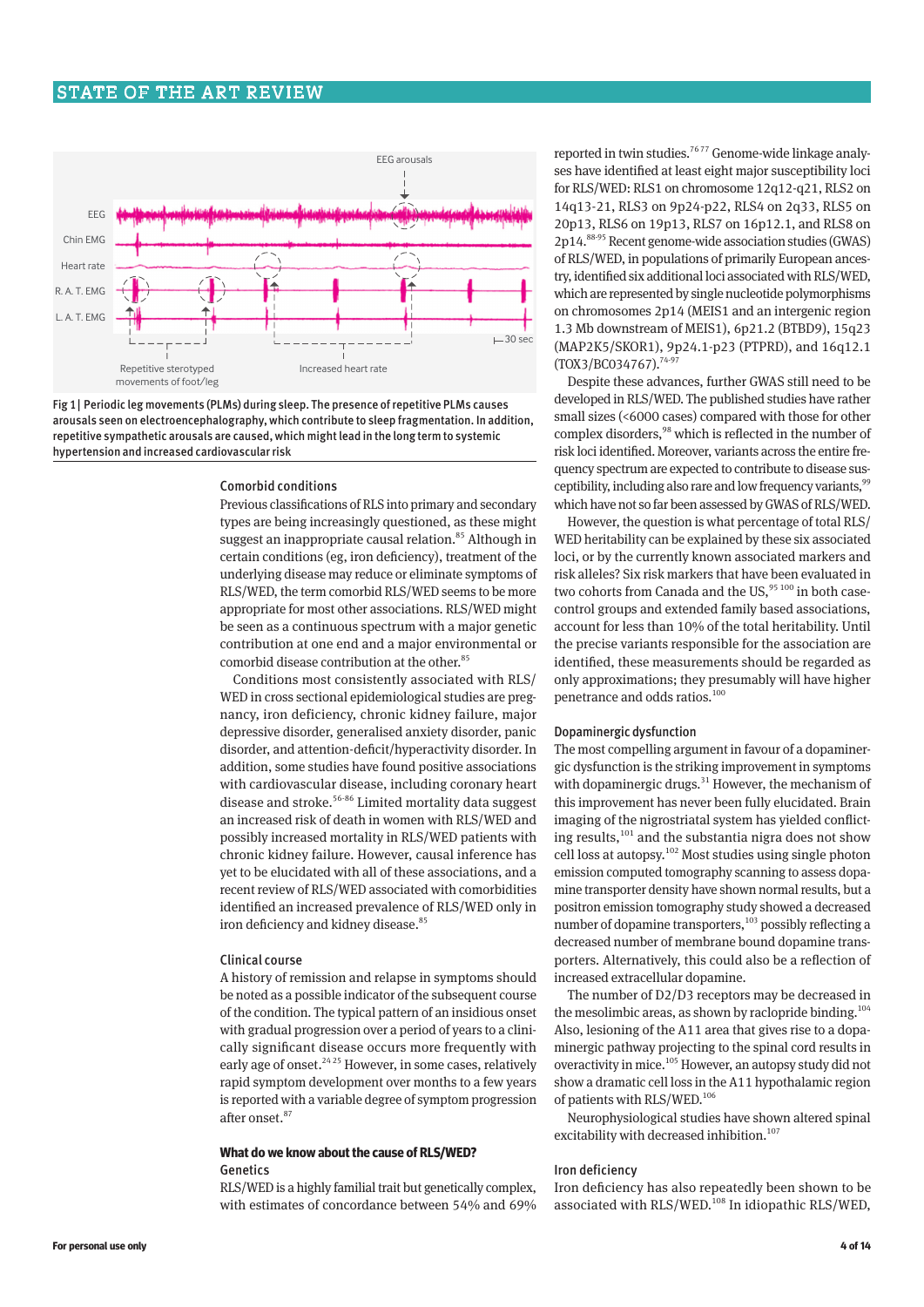central nervous system iron storage may be impaired, whereas the systemic iron may be normal. Brain MRI studies of patients with RLS/WED have shown decreased iron in the midbrain, and a correlation between decreased brain iron and RLS/WED severity has been reported.109 An autopsy study found that H-ferritin was markedly reduced, whereas L-ferritin was present but had a different morphology.102 Another autopsy study found that iron regulatory protein (IRP) 1 concentrations were decreased in the brains of patients with RLS/WED, whereas IRP2 was upregulated.<sup>110</sup>

The mechanism by which iron deficiency leads to dopaminergic dysfunction is unclear. Iron has a complex effect on dopaminergic function. It is a cofactor for tyrosine hydroxylase and is integral to D2 receptor function. $102 111$ 

# Role of opiates and other neurotransmitters

Other systems, such as the opiate, glutamate, adenosine, and hypocretin systems, $112-114$  might also be involved and might thus be future targets of drug action.

#### **Diagnosis of RLS/WED**

# Update on recent diagnostic criteria

The diagnosis of RLS/WED is based on the presence of all five diagnostic criteria described in box  $1<sup>14</sup>$  and supportive criteria should be assessed as well. Clinical diagnosis may yield 16% false positives and 15-20% false negatives. $115-117$  Even when structured interviews are used, the positive predictive value of the diagnostic criteria does not exceed 86%.<sup>118</sup> Thus, additional objective testing might be necessary in one in seven patients. This might include polysomnography,<sup>119</sup> SIT,<sup>35</sup> and/or actigraphy.<sup>120</sup>

#### Additional medical evaluation

Several relatively simple procedures may help to exclude secondary causes of RLS/WED, particularly iron deficiency and peripheral neuropathy. $121$ 

#### *Basic laboratory evaluation*

Laboratory parameters include complete blood cell count, markers of kidney and liver function, iron metabolism, inflammation, endocrine function (glucose, thyroid hormones), and vitamins  $(B_{12}, D, and$  folic acid). Basic biochemistry is also needed, with determination of plasma concentrations of glucose, creatinine, urea, potassium, calcium, and sodium.

For iron metabolism, two variables are of special interest:

- •  Serum ferritin—low concentrations of serum ferritin may precede a decrease in serum iron concentration. Serum ferritin concentrations below 50 ng/mL (<50 μg/L) have been associated with RLS/WED, even in the absence of decreased haemoglobin or serum iron concentrations 122 123
- The concentration of the soluble transferrin receptor (sTR) reflects the total body mass of cellular transferrin receptor.<sup>124</sup> A high sTR concentration is considered to be the initial response to declining body iron supply.<sup>125</sup>

# *Urinary evaluation*

In addition to urinalysis, a 12 or 24 hour urine collection for creatinine clearance should be done to determine the glomerular filtration rate in patients at risk of kidney disease. Alternatively, kidney function can be determined by using measures of serum creatinine. Declining renal function is associated with increasing prevalence of RLS/ WED.126

#### *Electromyography and nerve conduction studies*

RLS/WED is not uncommon in several neurological conditions such as spinal cord dysfunction (Charcot-Marie-Tooth type 2, spinocerebellar ataxias).<sup>127 128</sup> Electromyography and nerve conduction studies should be used primarily when peripheral neuropathy is suspected on clinical grounds.<sup>129</sup>

#### *Other investigations*

In certain cases, extensive complementary tests (MRI, special cerebrospinal fluid and serum determination, venous ultrasonography of the legs) should be carried out to confirm the existence of other factors and conditions that may contribute to so called "comorbid RLS/ WED," such as lumbosacral radiculopathy, Lyme disease, monoclonal gammopathy of undetermined significance, myelopathy, or myelitis, or to make a differential diagnosis from others diseases, such as deep venous thrombosis or chronic venous insufficiency.

# **Update on management**

Treatment for RLS/WED should be started when the symptoms impair the patient's quality of life, daytime functioning, social functioning, or sleep. Consideration should be given to fully replenishing iron stores and maximising non-drug treatments before starting treatment, although patients who are diagnosed as having RLS/WED will have already tried and tested many nondrug options by the time they seek medical assistance (eg, activities that keep them concentrated, avoidance of caffeine and alcohol, hot baths). Use of drugs that are known to exacerbate RLS/WED symptoms should also be reconsidered—these include antihistamines, dopamine antagonists, anti-nausea drugs, antidepressants, serotonergic reuptake inhibitors, neuroleptics, β blockers, some anticonvulsants, and lithium.130 Furthermore, measures (including oral iron supplements and, in some cases, intravenous iron administration) should taken to ensure that ferritin concentrations are raised above 50 ng/mL.

Several drugs have been evaluated over the short term, under controlled conditions for RLS/WED. However, as RLS/WED is often a lifelong disease, only those drugs that have been studied over periods longer than six months and have been approved in the EU, the US, and Japan are mentioned here (with the exception of oxycodone extended release, which is not approved in Japan). $31$ 

# Dopaminergic agents

# *Pramipexole*

Pramipexole has been shown to be effective for the treatment of RLS/WED for up to six months on the basis of the results of a class I, 26 week, double blind, randomised,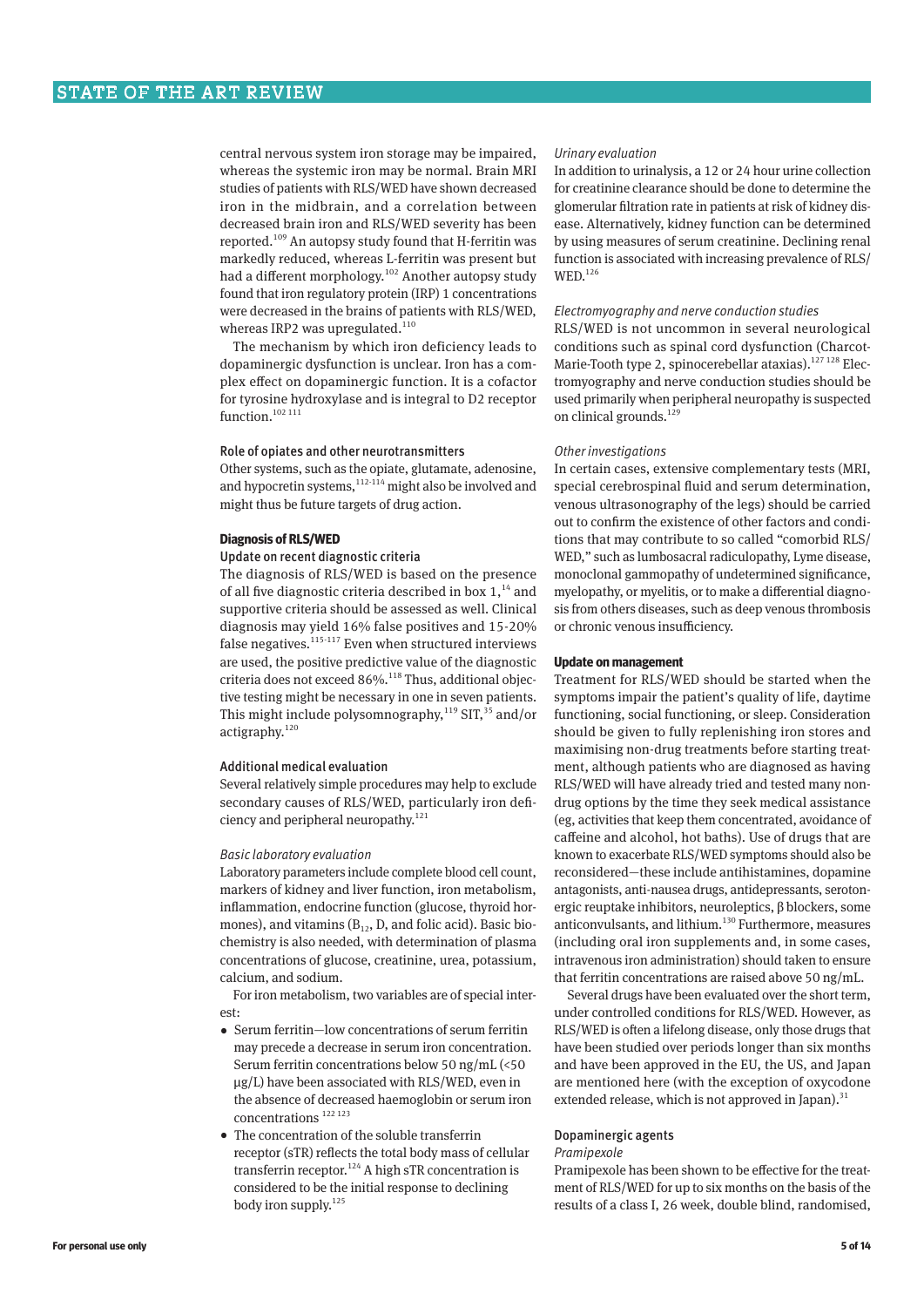placebo controlled study of pramipexole (0.125-0.75 mg) versus placebo in 331 RLS patients. It reported an improvement in International Restless Legs Scale (IRLS) score of 13.8 (SE 0.8) for pramipexole compared with 11.1 (SE 0.8) for placebo, as well as improvements in the Clinical Global Impression scale in 68.5% versus 50% of patients (P=0.001) and in the Patient Global Impression scale in 62.3% versus 44.0% (P=0.001).<sup>131</sup> Pramipexole is probably effective for one year on the basis of class II evidence (no placebo in long term phase) from a 52 week, double blind, randomised controlled study in 719 patients (0.25 and 0.5 mg/day), which reported a change in IRLS score compared with placebo of −0.6 (pramipexole 0.25) and −3.2 (pramipexole 0.5) (both P<0.05).<sup>132</sup> The most frequently reported adverse events associated with the use of pramipexole include sleepiness, nausea, and insomnia.<sup>31</sup>

#### *Ropinirole*

Ropinirole has been shown to be effective for the treatment of RLS/WED for six months on the basis of the results of a class I evidence from a randomised, double blind, placebo controlled study of 404 patients with severe idiopathic RLS/WED (median dose 1.8 mg/day). The adjusted mean treatment difference in IRLS score was −2.5 (P<0.05) at 26 weeks, and change from baseline was −20.4 at week 67 for remaining patients (P<0.05). It is probably effective for one year on the basis of the results from two open label prospective studies (median ropinirole doses of 1.6 or 2.0 mg/day).<sup>133 134</sup> In the first study, the IRLS total score improved by 12 versus baseline at week 52.<sup>133</sup> The second study found that mean IRLS baseline scores improved at the end of the double blind phase by 15.9 (SE 0.76) for ropinirole and by 13.4 (0.77) for placebo ( $P<0.05$ ), with an improvement by 20.4 (0.55) during the open label phase.<sup>134</sup> The most frequently reported adverse events include nausea, headache, fatigue, dizziness, and vomiting.<sup>31</sup>

#### *Rotigotine*

Rotigotine is considered effective for the treatment of RLS/WED for six months on the basis of class I evidence from two double blind, randomised studies that showed that doses of 2 mg and 3 mg were superior to placebo in patients with moderate to severe idiopathic RLS/ WED.<sup>135 136</sup> The improvements in IRLS total score compared with placebo were 11.1 for 0.5 mg (P=0.068), 11.2 for 1 mg (P=0.054), 13.5 for 2 mg (P<0.001), and 14.2 for 3 mg (P<0.001). The most frequently reported adverse events are application site reactions, nausea, headache, and fatigue. $31$ 

#### Non-dopaminergic agents

#### *α2δ ligands*

*Gabapentin enacarbil*—Although seven double blind studies have evaluated the efficacy of gabapentin enacarbil in treating RLS/WED, all of which showed an average improvement in symptom severity at doses between 600 and 1200 mg per day,<sup>137-143</sup> only one of these class I studies met our minimum six month study duration criterion. This study reported that gabapentin enacarbil (1200 mg/

day) improved IRLS score at 24 weeks by 15.5 and that relapse was less common in the active treatment arm compared with placebo (9% *v* 23%; P=0.02).<sup>138</sup>

*Pregabalin*—At a dose of 150-450 mg/day, pregabalin is considered effective for the treatment of RLS/WED for one year on the basis of class I evidence from one randomised, double blind study that evaluated the efficacy of pregabalin and the incidence of augmentation over 52 weeks in 719 patients. Pregabalin significantly reduced the IRLS score compared with pramipexole at 52 weeks (−3.8 and −3.1, respectively; P<0.001). The rate of augmentation over a period of 40 or 52 weeks was significantly lower with pregabalin than with pramipexole at a dose of 0.5 mg (2.1% *v* 7.7%; P=0.001) but not at a dose of 0.25 mg (2.1%  $v$  5.3%; P=0.08).<sup>144</sup>

#### *Opiates*

#### *Oxycodone extended release*

Oxycodone is considered effective in treatment resistant RLS/WED on the basis of one class II study that consisted of a high quality 12 week, randomised, double blind, placebo controlled phase (n=304) followed by a 40 week open label extension (n=197). Prolonged release oxycodone-naloxone (5.0 mg/2.5 mg twice daily uptitrated to a maximum dose of 40 mg/20 mg twice daily) was shown to be effective in RLS/WED refractory to other treatments.145 Improvement in IRLS score at 12 weeks was significantly greater for prolonged release oxycodonenaloxone (−16.6) than for placebo (−9.5) (P<0.001), and this beneficial effect continued throughout the extension phase, (IRLS −5.7 at week 40 compared with baseline).

#### *Methadone*

Two low quality studies have shown sustained therapeutic benefit of methadone over two to 10 years in RLS/ WED patients refractory to other treatments.<sup>31 146153</sup>A retrospective, 10 year, longitudinal assessment of dopamine agonists and methadone for the treatment of RLS found that patients taking methadone did not discontinue treatment or develop augmentation during this time.<sup>147</sup> A case series reported that at least 75% of patients (n=29) being treated with methadone (mean 15.5 mg/day) experienced a reduction in RLS symptoms.<sup>148</sup>

#### Which treatment works best?

Two types of drugs have been extensively investigated for the treatment of RLS/WED: dopamine agonists and α2δ ligands. Both have been shown to be clinically effective in treating sensory symptoms. $149$  Dopamine agonists are more effective in treating PLMs, whereas α2δ ligands are effective in consolidating sleep.<sup>149</sup> In fact, electroencephalographic arousals associated with PLMs respond equally well to both types of drugs.<sup>150</sup> However, several large retrospective cohort studies have examined augmentation rates during long term treatment (5-10 years) with dopaminergic agonists, showing rates of dopaminergic augmentation and no improvement in more than 40% of patients.147-152

Because of the link between dopaminergic treatment and a progressive loss of response, the most recent international guidelines recommend that whenever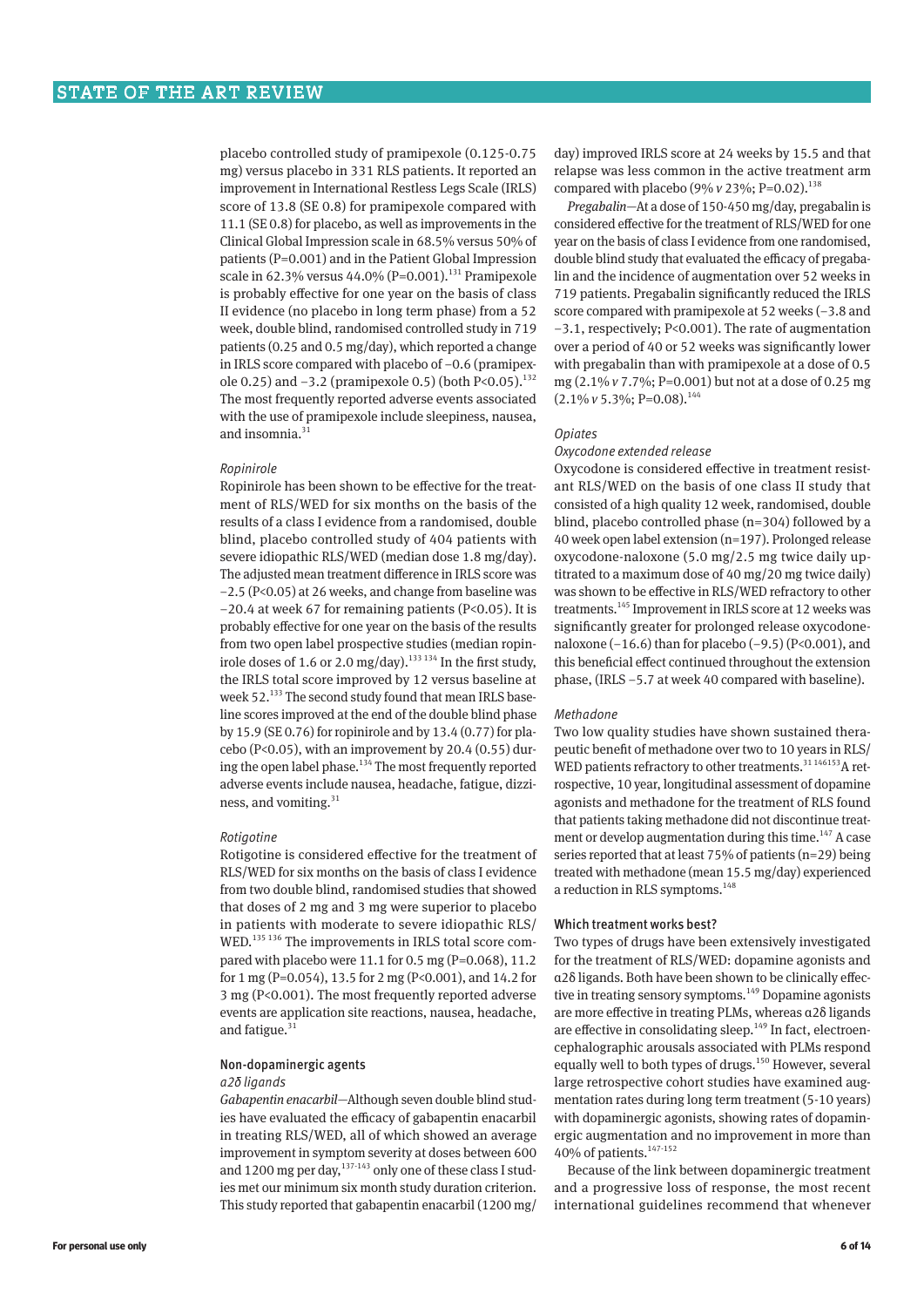

Fig 2| Therapeutic response during treatment with dopamine agonists. At the beginning of treatment with dopamine agonist, pre-existing fluctuations in symptom severity cease and initial therapeutic benefit is obtained. However, with longer duration of treatment these fluctuations will eventually re-emerge until the severity matches or even exceeds that before any treatment had been started. This process is called dopaminergic augmentation and can take a variable amount of time to occur. There is general agreement that treatment with long acting dopamine agonists delays the process somewhat. Certainly, the use of low doses delays the process further, prolonging therapeutic response

# possible the initial treatment of choice should be an  $\alpha$ 2 $\delta$  ligand.<sup>153 154</sup> The most effective preventive strategy involves not using dopaminergic agents unless absolutely necessary. Should a dopaminergic treatment be needed to manage the symptoms effectively, the dopaminergic load should be reduced by using the lowest effective dose for the shortest possible period of time. In addition, a long acting dopamine agonist might be preferable owing to its likely lower risk of augmentation. The only α2δ ligand approved for RLS/WED is gabapentin enacarbil, and it is not yet available in Europe.

Furthermore, recent studies have reported on the efficacy of opioids for the treatment of RLS/WED, when resistant to dopamine agonists.<sup>155</sup> Recent guidelines have taken these new data into account and highlight that a low dose of an opioid (prolonged release oxycodone<sup>145</sup> or methadone $^{147}$ ) may be considered in patients with very severe augmentation.<sup>153 156</sup>

#### Long term treatment of RLS/WED

During long term treatment of RLS/WED, plasma ferritin concentrations should be kept over 50-75 μg/mL, by using oral iron if necessary. Drugs that are known to exacerbate RLS/WED, such as antidepressants, antihistamines, or dopamine blockers, should obviously be avoided unless strictly necessary. Patients should be encouraged to have good sleep hygiene with regular bedtimes.

If a patient is already being treated with a dopaminergic agent, the lowest possible cumulative daily dose should be used to control the most bothersome RLS/ WED symptoms, and the total daily dose should never exceed maximum recommended levels (pramipexole 0.5 mg, ropinirole 4 mg, rotigotine 3 mg).<sup>153</sup> However, even low dose dopaminergic treatments carry a risk of augmentation.144 Physicians should explain to patients that the goal of treatment is not to eradicate symptoms completely but to ensure that they do not interfere with quality of life.153 If symptoms become bothersome, the dose can be increased cautiously, but this will increase the risk of development of augmentation.<sup>153</sup> A non-dopaminergic agent can be added if concerns about the dose of the dopaminergic drug occur.<sup>153</sup>

# *Intermittent (non-daily) treatment of RLS/WED to prevent augmentation*

Starting daily treatment of RLS/WED should be deferred as long as possible until symptoms occur almost daily. The goal of intermittent dosing should be pursued, especially if symptoms are infrequent (<1-2/week), or as preventive therapy before predictable conditions of immobility (eg, long car or plane trips, medical procedures).

#### *Using longer acting dopamine agonists*

Longer acting dopaminergic agonists may cause less augmentation than shorter acting dopamine agonists (fig 2). Nevertheless, whether this is because long acting dopamine agonists may be actually masking the development of augmentation (by treating the typical first symptom of earlier onset of symptoms) remains controversial, making it difficult to know whether they actually cause less frequent augmentation problems.

## *Fluctuating RLS/WED symptoms*

Longitudinal studies show that the intensity of RLS/WED symptoms fluctuates and that some patients seem to go into spontaneous remission.<sup>22 27</sup> Therefore, in patients with a history of notable fluctuating RLS/WED symptoms, intermittently attempting to reduce the dose or even discontinue the drug may be appropriate to ensure that they are being treated with the lowest effective dose.<sup>153</sup>

# *Switching to an alternative dopaminergic agent*

Switching from one dopamine agonist to another is generally not considered useful for preventing (or treating) augmentation, except for switching from levodopa to a longer acting formulation of a licensed dopamine agonist.<sup>157</sup>

#### Augmentation

Augmentation, the main complication of treatment, was first described and defined in 1996 when it was reported in 73% of RLS/WED patients treated with carbidopa/ levodopa. In this report, the main feature of augmentation was identified as a worsening of symptom severity manifested by an earlier onset of symptoms in the afternoon or evening compared with before the start of treatment, which was severe enough to require modification treatment in 50% of patients.<sup>158</sup> Since then, a substantial effort has been made to further refine criteria that identify and evaluate augmentation. A consensus conference sponsored by the National Institutes of Health in 2003 developed an operational definition of augmentation based on clinical experience, $33$  and this was followed by the Max Planck Institute's operational criteria in 2006 (box 2).159 More recently, a task force established by the IRLSSG in conjunction with the European Restless Legs Syndrome Study Group (EURLSSG)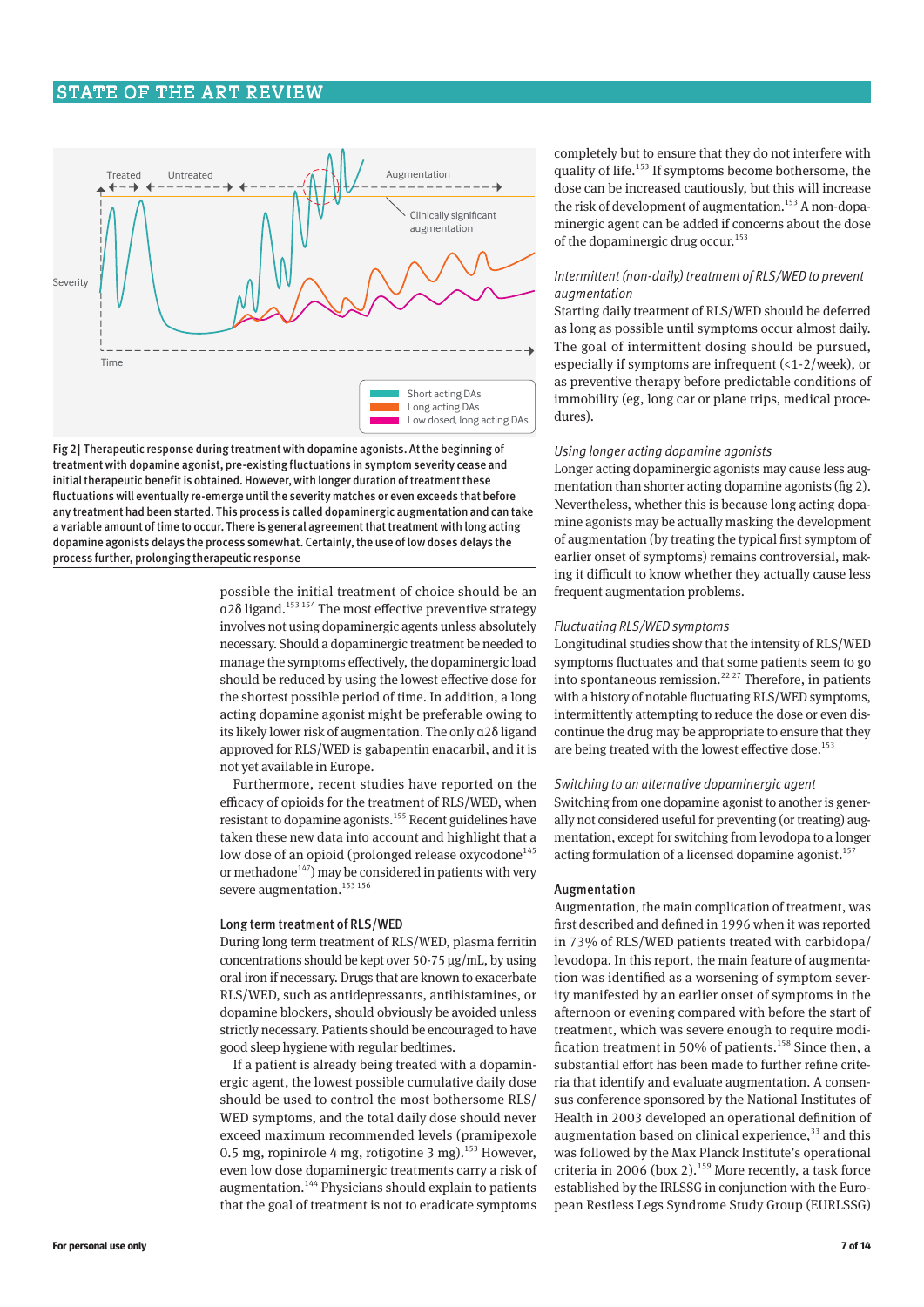Box 2 | Max Planck Institute criteria for augmentation<sup>159</sup> Augmentation is a worsening of RLS symptom severity experienced by patients undergoing treatment for RLS. The RLS symptoms in general are more severe than those experienced at baseline.

#### A. Basic features (all of which need to be met):

1. The increase in symptom severity was experienced on five out of seven days during the previous week

2. The increase in symptom severity is not accounted for by other factors such as a change in medical status, lifestyle, or the natural progression of the disorder

3. It is assumed that there has been a previous positive response to treatment

In addition, either B or C or both have to be met.

#### B. Persisting (although not immediate) paradoxical response to treatment:

RLS symptom severity increases some time after a dose increase and improves some time after a dose decrease. OR

C. Earlier onset of symptoms:

1. An earlier onset by at least four hours. OR

2. An earlier onset (between two and four hours) occurs with one of the following compared with symptom status before treatment:

a. Shorter latency to symptoms when at rest

b. Spreading of symptoms to other body parts

c. Intensity of symptoms is greater (or increase in periodic limb movements if measured by polysomnography or the suggested immobilisation test)

d. Duration of relief from treatment is shorter.

Augmentation requires criteria A+B, A+C, or A+B+C to be met

and the RLS Foundation (RLSF) developed evidence based and consensus based recommendations for the prevention and long term treatment of dopaminergic induced augmentation in RLS/WED.

Augmentation manifests as a frequently fluctuating but slowly progressive increase in symptom severity and is difficult to differentiate from the symptoms of RLS/WED itself.<sup>153</sup> Its progressive nature means that it does not become evident immediately after the start of treatment. However, its likelihood increases with the duration and dose of treatment, as has been shown in a study that compared two doses of pramipexole.<sup>144</sup> All this makes augmentation hard to prevent. Furthermore, a recent study suggests that the risk of impulse control disorder is greatly increased in patients during augmentation.<sup>160</sup>

The worsening of RLS/WED that occurs during augmentation probably reduces the response rate to future non-dopaminergic agents such as α2δ ligands, although insufficient data are available to establish this.

The recent IRLSSG/EURLSSG/RLSF guidelines seek to facilitate the identification of augmentation in clinical practice by recommending that physicians consider the presence of augmentation whenever a patient who has been on stable treatment for at least six months requests additional therapy.<sup>153</sup> Four screening questions, which have yet to be validated, may be used for this purpose in patients treated with dopaminergic agents. An affirmative answer to any of these four questions should lead the physician to suspect the presence of augmentation:

1. Do RLS/WED symptoms appear earlier than when the drug was first started?

2. Are higher doses of the drug now needed, or do you need to take the medicine earlier, to control the RLS/WED symptoms compared with the original effective dose?

3. Has the intensity of symptoms worsened since you started the treatment?

4. Have symptoms spread to other parts of the body (eg, arms) since you started the treatment?<sup>153</sup>

However, initial symptoms of augmentation deserve special attention by clinicians, particularly because preventive measures can still be taken at this stage. Classic features of initial augmentation are breakthrough crises during the daytime, increase in symptom frequency or symptom intensity, shorter duration of treatment effects, symptoms in previously unaffected body parts, worsening of sleep efficacy or sleep quality, increased PLMs during sleep or wakefulness, need for additional treatment, or overall decrease in therapeutic efficacy.<sup>161 162</sup>

# *Implications for initial treatment and prevention and treatment of augmentation*

As augmentation is probably exclusively related to the specific action of the dopaminergic system, and this risk is strongly correlated with the dose and duration of treatment,<sup>144-163</sup> the most effective strategy to prevent augmentation would be not to use dopaminergic treatment or at least to keep the dopaminergic load as low as possible.<sup>153</sup> Other factors that have been reported to contribute to an increased risk of augmentation include low iron stores, greater severity of RLS/WED symptoms before starting treatment, and a family history of RLS/WED or lack of neuropathy.<sup>123-165</sup>Figure 3 shows the augmentation treatment algorithm as established in the international guidelines of the IRLSSG.<sup>153</sup>

#### *Ensuring response over the long term*

The consensus is that the most effective strategy that should be taken to avoid development of augmentation in RLS/WED patients is not to use dopaminergic agents. However, should these agents be the preferred treatment choice for other reasons, the dopaminergic load should be kept as low as possible by using the minimum effective dose for the shortest required period of time.<sup>153</sup> Furthermore, should daily treatment be needed, then starting with a long acting dopamine agonist could be considered, as these types of drugs probably carry a lower risk of augmentation.

If a patient develops augmentation while taking dopaminergic treatment, the ultimate goal should be to eliminate this dopaminergic treatment, or at the very least to ensure the lowest possible dopamine dose so as to minimise the risk of further augmentation. If this proves too difficult, recent guidelines recommend combination treatment with a low dose dopamine agonist and an α2δ ligand. $153$ 

# Tolerance, impulse control disorders, somnolence, weight gain

In addition to augmentation, long term clinical experience has also shown the significance of other problems encountered when treating RLS/WED patients; these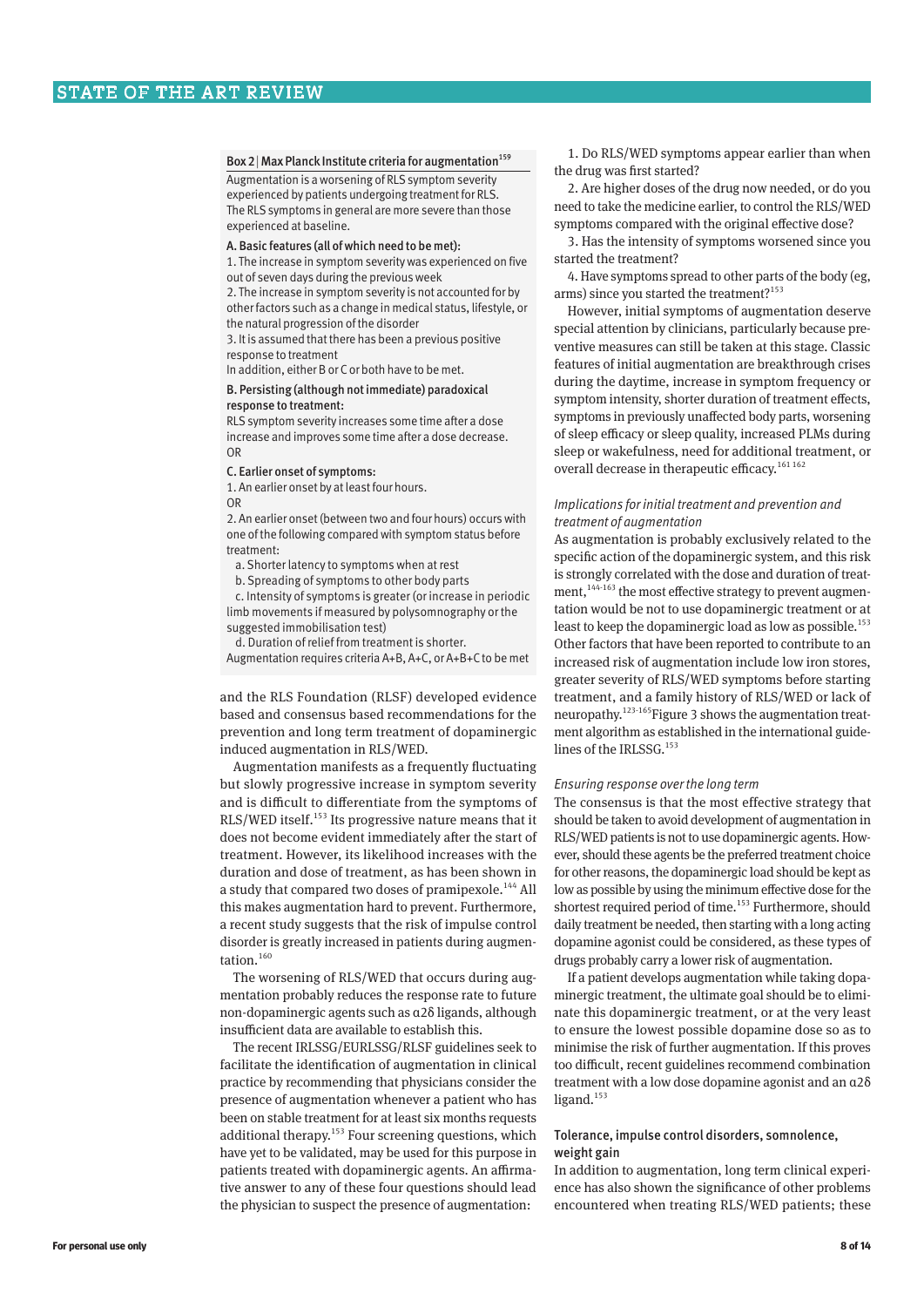

Fig 3 | Augmentation treatment algorithm<sup>153</sup>

include weight gain, impulse control disorders (ICDs), mood disturbances, loss of efficacy, and somnolence. The IRLSSG treatment guidelines recommend that treatment choices should take these potential problems into account (table). $31$ 

ICDs have been reported to develop in 6-17% of patients with RLS/WED who are being treated with dopamine agonists.<sup>166</sup> ICDs are thought to occur more often with higher doses of dopaminergic agents and in women.<sup>31</sup> Patients should be questioned about ICDs at each visit. If ICD that interferes with the patient's daily activities is present, the drug should be discontinued or at least the dose should be decreased to a level at which ICDs cease. Other non-dopaminergic drugs should be substituted or added.

#### **Guidelines**

Guidelines for the management of RLS/WED include those from the American Academy of Neurology  $(2016)$ ,<sup>167</sup> the Movement Disorders Society (2008),<sup>168</sup> the American Academy of Sleep Medicine (2012),<sup>169</sup> the European Federation of Neurological Societies/European

Neurological Society (2012), $170$  and the International Restless Legs Study Group (2013, 2015, and 2016). $31-153$ 

All recommend the use of drug strategies for moderate to severe RLS/WED. Guidelines published in the past five years not only include short term studies but also focus more on long term studies. As some of the complications, particularly augmentation, can be seen after prolonged use and become a crucial factor in deciding the first line treatment, more recent guidelines focus more on this aspect.<sup>31 153</sup> The 2013 IRLSSG guidelines offer a detailed description of all long term studies published before then, $31$  but they did not include a long term study on oxycodone extended release,<sup>155</sup> which was published after 2013. In 2016 augmentation guidelines included a change in the recommended first line treatment of RLS (to  $\alpha$ 2 $\delta$  ligands),<sup>153</sup> following the results of a long term comparison between a dopamine agonist and an  $a2\delta$  ligand.<sup>144</sup>

#### **Emerging treatments**

Because of the risk of augmentation from all dopaminergic drugs during long term treatment, most new trials are now focusing on non-dopaminergic treatment options.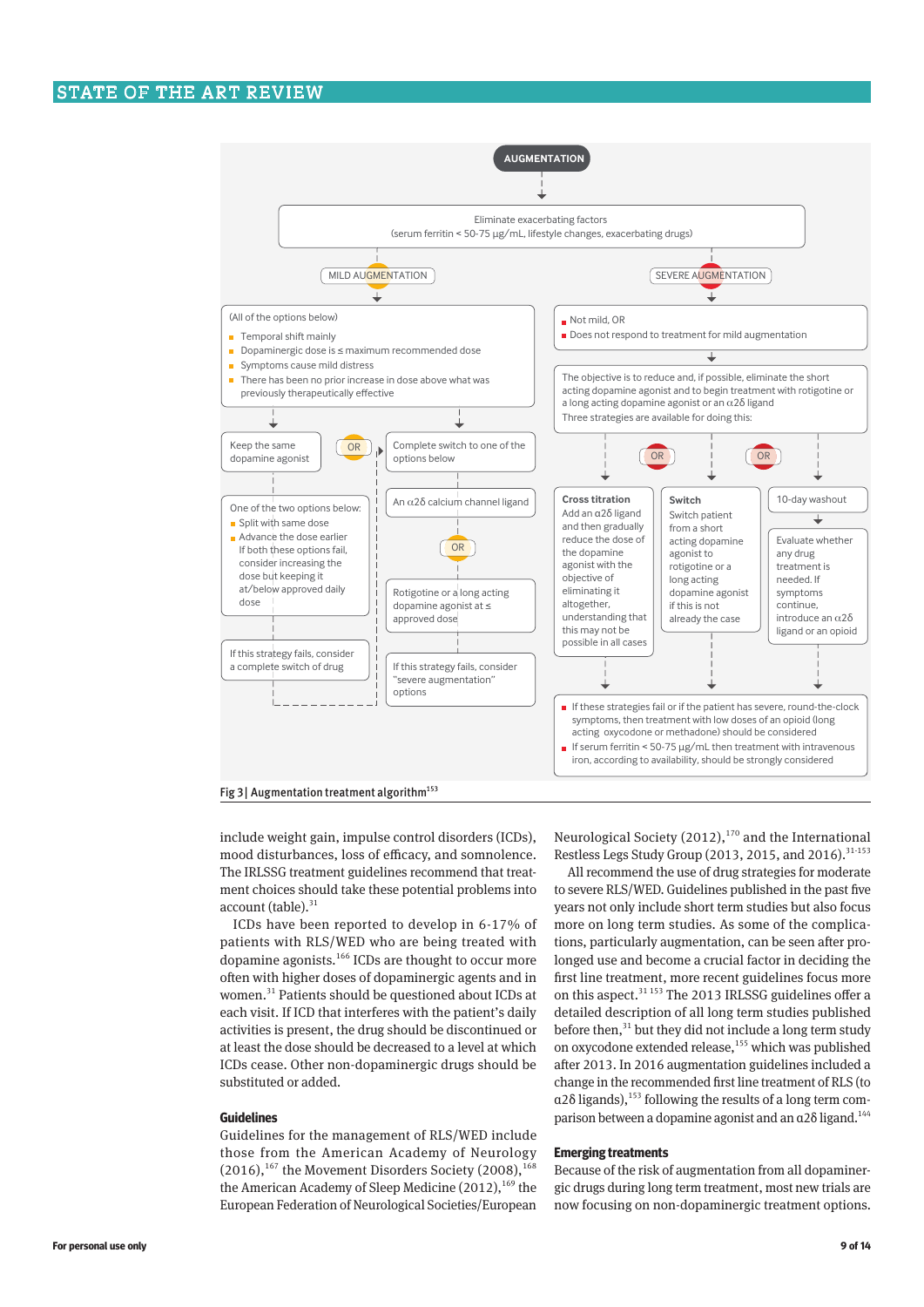#### Clinical consensus on benefits and risks of each drug treatment for restless legs syndrome/Willis-Ekbom disease $31$

|                                        |                | Non-ergot DA |                                  | Ergot        | a <sub>2</sub> |           |                |  |  |
|----------------------------------------|----------------|--------------|----------------------------------|--------------|----------------|-----------|----------------|--|--|
| Effect                                 | Levodopa       | Short acting | Long acting                      | based DA     | ligand         | Opioid    | Clonazepam     |  |  |
| Potential to cause adverse events      |                |              |                                  |              |                |           |                |  |  |
| Augmentation                           | $^{+++}$       | $^{++}$      | $\begin{array}{c} + \end{array}$ | $^{++}$      | $\mathbf{0}$   | <b>NK</b> | $\mathbf{0}$   |  |  |
| Loss of efficacy                       | $^{+++}$       | $++$         | <b>NK</b>                        | $++$         | $^{+}$         | $\ddot{}$ | NK.            |  |  |
| Impulse control<br>disorders           | $\Omega$       | $^{+}$       | $0/+$                            | <b>NK</b>    | $\Omega$       | $\Omega$  | $\Omega$       |  |  |
| Excessive daytime<br>sleepiness        | DK             | $^{++}$      | $+$                              | $++$         | $^{+++}$       | $+$       | $++$           |  |  |
| Negative mood                          | $\Omega$       | $\Omega$     | $\Omega$                         | $\mathbf{0}$ | $^{+}$         | $^{+}$    | $^{++}$        |  |  |
| Weight gain                            | $\Omega$       | $\mathbf{0}$ | $\mathbf{0}$                     | $\mathbf{0}$ | $^{++}$        | $\Omega$  | $\mathbf{0}$   |  |  |
| General toxicity                       | $+$            | $^{+}$       | $^{++}$                          | $^{+++}$     | $^{+}$         | $^{++}$   | $+$            |  |  |
| Potential to have positive effect      |                |              |                                  |              |                |           |                |  |  |
| Subjective night-time<br>sleep         | $\overline{0}$ | $^{+}$       | $+$                              | $^{+}$       | $^{++}$        | $^{++}$   | $++$           |  |  |
| Classic night-time<br>RLS/WED symptoms | $^{+}$         | $++$         | $++$                             | $++$         | $^{++}$        | $^{++}$   | $\overline{0}$ |  |  |
| Quality of life                        | <b>NK</b>      | $++$         | $^{++}$                          | $++$         | $++$           | <b>NK</b> | <b>NK</b>      |  |  |
| Pain reduction                         | $^{+}$         | $^{+}$       | $+$                              | $^{+}$       | $^{++}$        | $^{+++}$  | $\Omega$       |  |  |

DA=dopamine receptor agonist; NK=not known; RLS/WED=restless legs syndrome/Willis-Ekbom disease. 0= has no effect on this parameter; +=slightly likely to affect this parameter; ++=somewhat likely to affect this parameter; +++=very likely to affect this parameter.

# FUTURE RESEARCH QUESTIONS

- A need exists for prospective cohort studies to assess RLS/ WED in addition to other conditions, to collect:
- Family information
- Images
- Biomaterials
- Medical histories
- Risk factors
- Diagnostic investigations repeated over time are needed to analyse:
- –Genetic susceptibility
- Potential biological pathways
- Functional and structural brain changes
- Comorbidity patterns
- Patient reported outcomes in a broad variety of phenotypes
- Such approaches would have great potential to elucidate causative factors for RLS/WED and advance knowledge from the current status of associated risk factors to specific causes

Future studies will include intravenous iron treatments and substances that act on adenosine and on glutamate. $171$ 

## **Conclusion**

RLS/WED was once a neglected condition, but intense research efforts over the past few decades have increased clinicians' awareness and understanding of the disease. Major research efforts over the past decades have yielded important advances in our knowledge of the genetics and pathophysiology. From a therapeutic perspective, although initial treatment with dopaminergic drugs was promising, the rates of long term treatment failure are high. α2δ ligands and opiates might be helpful in filling the gap, but a need still exists for the development of new drugs that act on other neurotransmitter systems central to the pathophysiology of RLS/WED.

#### We thank Anne-Marie Williams for her help with editing.

Contributors: DGB planned the review, searched and reviewed the literature, and wrote and revised the first draft. ICP reviewed the literature and critically reviewed the first draft and final version.

Competing interests: We have read and understood the BMJ policy on declaration of interests and declare the following interests: DGB has received research grants from UCB and Xenoport.

Provenance and peer review: Commissioned; externally peer reviewed.

- Earley CJ, Heckler D, Allen RP. Repeated IV doses of iron provides effective supplemental treatment of restless legs syndrome. *Sleep Med* 2005;6:301-5. doi:10.1016/j.sleep.2005.01.008 pmid:15978514.
- 2 Winkelman JW, Redline S, Baldwin CM, Resnick HF, Newman AB, Gottlieb DJ. Polysomnographic and health-related quality of life correlates of restless legs syndrome in the Sleep Heart Health Study. *Sleep* 2009;32:772-8.pmid:19544754.
- 3 Earley CJ, Silber MH. Restless legs syndrome: understanding its consequences and the need for better treatment. *Sleep Med* 2010;11:807-15. doi:10.1016/j.sleep.2010.07.007 pmid:20817595.
- 4 Allen RP, Walters AS, Montplaisir J, et al. Restless legs syndrome prevalence and impact: REST general population study. *Arch Intern Med* 2005;165:1286-92. doi:10.1001/ archinte.165.11.1286 pmid:15956009.
- Kushida C, Martin M, Nikam P, et al. Burden of restless legs syndrome on health-related quality of life. *Qual Life Res* 2007;16:617-24. doi:10.1007/s11136-006-9142-8 pmid:17268935.
- 6 Happe S, Reese JP, Stiasny-Kolster K, et al. Assessing health-related quality of life in patients with restless legs syndrome. *Sleep Med* 2009;10:295- 305. doi:10.1016/j.sleep.2008.01.002 pmid:18359664.
- Abetz L, Allen R, Follet A, et al. Evaluating the quality of life of patients with restless legs syndrome. *Clin Ther* 2004;26:925-35. doi:10.1016/ S0149-2918(04)90136-1 pmid:15262463.
- 8 Durgin T, Witt EA, Fishman J. The humanistic and economic burden of restless legs syndrome. *PLoS One* 2015;10:e0140632. doi:10.1371/ journal.pone.0140632 pmid:26501875.
- 9 Stevens MS. Restless legs syndrome/Willis-Ekbom disease morbidity: burden, quality of life, cardiovascular aspects, and sleep[xvxvi.]. *Sleep Med Clin* 2015;10:369-73, xv-xvi. doi:10.1016/j. jsmc.2015.05.017 pmid:26329447.
- 10 Innes KE, Flack KL, Selfe TK, Kandati S, Agarwal P. Restless legs syndrome in an appalachian primary care population: prevalence, demographic and lifestyle correlates, and burden. *J Clin Sleep Med* 2013;9:1065- 75.pmid:24127151.
- 11 Salas RE, Kwan AB. The real burden of restless legs syndrome: clinical and economic outcomes. *Am J Manag Care* 2012;18(Suppl):S207- 12.pmid:23330575.
- 12 Allen RP, Bharmal M, Calloway M. Prevalence and disease burden of primary restless legs syndrome: results of a general population survey in the United States. *Mov Disord* 2011;26:114-20. doi:10.1002/ m and officed states. Mov Bison
- 13 Ferro AM, Kuehl L. Adenosine triphosphate: nicotinamide mononucleotide adenylyltransferase of pig liver. Purification and properties. *Biochim Biophys Acta* 1975;410:285-9. doi:10.1016/0005-2744(75)90231- 4 pmid:1090.
- 14 Allen RP, Picchietti DL, Garcia-Borreguero D, et al. International Restless Legs Syndrome Study Group. Restless legs syndrome/Willis-Ekbom disease diagnostic criteria: updated International Restless Legs Syndrome Study Group (IRLSSG) consensus criteria--history, rationale, description, and significance. *Sleep Med* 2014;15:860-73. doi:10.1016/j. sleep.2014.03.025 pmid:25023924.
- 15 Ohayon MM, O'Hara R, Vitiello MV. Epidemiology of restless legs syndrome: a synthesis of the literature. *Sleep Med Rev* 2012;16:283-95. doi:10.1016/j.smrv.2011.05.002 pmid:21795081.
- 16 Picchietti D, Allen RP, Walters AS, Davidson JE, Myers A, Ferini-Strambi L. Restless legs syndrome: prevalence and impact in children and adolescents--the Peds REST study. *Pediatrics* 2007;120:253-66. doi:10.1542/peds.2006-2767 pmid:17671050.
- 17 Zhang J, Lam SP, Li SX, Li AM, Kong AP, Wing YK. Restless legs symptoms in adolescents: epidemiology, heritability, and pubertal effects. *J Psychosom Res* 2014;76:158-64. doi:10.1016/j. jpsychores.2013.11.017 pmid:24439693.
- 18 Sawanyawisuth K, Palinkas LA, Ancoli-Israel S, Dimsdale JE, Loredo JS. Ethnic differences in the prevalence and predictors of restless legs syndrome between Hispanics of Mexican descent and non-Hispanic Whites in San Diego county: a population-based study. *J Clin Sleep Med* 2013;9:47-53.pmid:23319904.
- 19 Innes KE, Selfe TK, Agarwal P. Prevalence of restless legs syndrome in North American and Western European populations: a systematic review. *Sleep Med* 2011;12:623-34. doi:10.1016/j. sleep.2010.12.018 pmid:21752711.
- 20 Shi Y, Yu H, Ding D, Yu P, Wu D, Hong Z. Prevalence and risk factors of restless legs syndrome among Chinese adults in a rural community of Shanghai in China. *PLoS One* 2015;10:e0121215. doi:10.1371/journal. pone.0121215 pmid:25803876.
- 21 Burtscher C, Baxmann A, Kassubek J, et al. Prevalence of restless legs syndrome in an urban population of eastern Africa (Tanzania). *J Neurol Sci* 2014;346:121-7. doi:10.1016/j.jns.2014.08.007 pmid:25179877.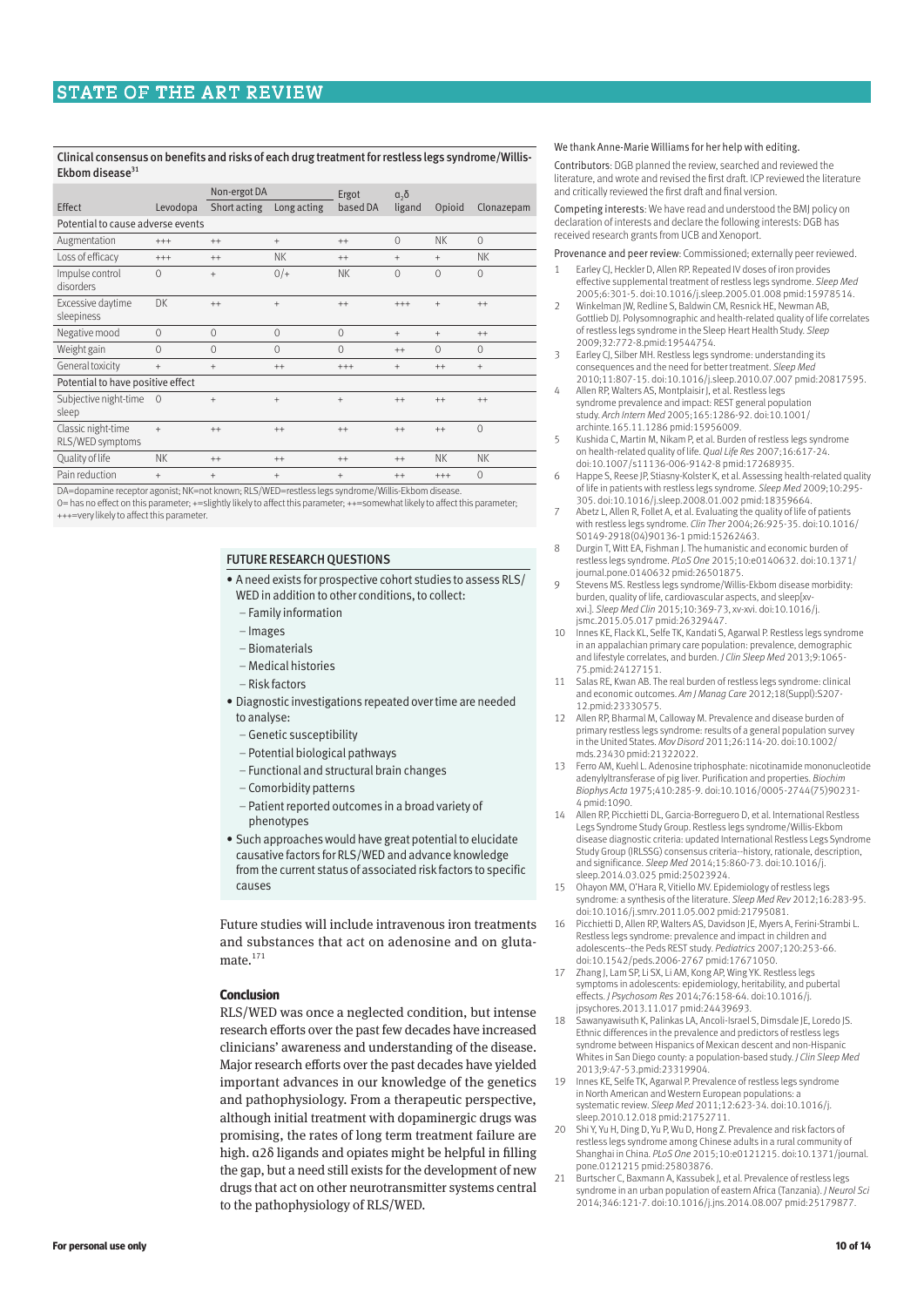- 22 Szentkiralyi A, Fendrich K, Hoffmann W, Happe S, Berger K. Incidence of restless legs syndrome in two population-based cohort studies in Germany. *Sleep Med* 2011;12:815-20. doi:10.1016/j. sleep.2011.06.016 pmid:22063473.
- 23 Buchfuhrer MJ. Restless legs syndrome (RLS) with expansion of symptoms to the face. *Sleep Med* 2008;9:188-90. doi:10.1016/j. sleep.2007.02.013 pmid:17638589.
- 24 Allen RP, Earley CJ. Defining the phenotype of the restless legs syndrome (RLS) using age-of-symptom-onset. *Sleep Med* 2000;1:11-9. doi:10.1016/S1389-9457(99)00012-X pmid:10733616.
- 25 Ondo W, Jankovic J. Restless legs syndrome: clinicoetiologic correlates. *Neurology* 1996;47:1435-41. doi:10.1212/ WNL.47.6.1435 pmid:8960723.
- Budhiraja P, Budhiraja R, Goodwin JL, et al. Incidence of restless legs syndrome and its correlates. *J Clin Sleep Med* 2012;8:119- 24.pmid:22505854.
- 27 Kagimura T, Nomura T, Kusumi M, Nakashima K, Inoue Y. Prospective survey on the natural course of restless legs syndrome over two years in a closed cohort. *Sleep Med* 2011;12:821-6. doi:10.1016/j. sleep.2011.04.012 pmid:22001218.
- 28 Allen RP, Picchietti D, Hening WA, Trenkwalder C, Walters AS, Montplaisir J. Restless Legs Syndrome Diagnosis and Epidemiology workshop at the National Institutes of Health International Restless Legs Syndrome Study Group. Restless legs syndrome: diagnostic criteria, special considerations, and epidemiology. A report from the restless legs syndrome diagnosis and epidemiology workshop at the National Institutes of Health. *Sleep Med* 2003;4:101-19. doi:10.1016/S1389- 9457(03)00010-8 pmid:14592341.
- 29 Cho YW, Shin WC, Yun CH, et al. Epidemiology of restless legs syndrome in Korean adults. *Sleep* 2008;31:219-23.pmid:18274269.
- 30 Szentkirályi A, Völzke H, Hoffmann W, Happe S, Berger K. A time sequence analysis of the relationship between cardiovascular risk factors, vascular diseases and restless legs syndrome in the general population. *J Sleep Res* 2013;22:434-42. doi:10.1111/ jsr.12040 pmid:23374090.
- 31 Garcia-Borreguero D, Kohnen R, Silber MH, et al. The long-term treatment of restless legs syndrome/Willis-Ekbom disease: evidence-based guidelines and clinical consensus best practice guidance: a report from the International Restless Legs Syndrome Study Group. *Sleep Med* 2013;14:675-84. doi:10.1016/j. sleep.2013.05.016 pmid:23859128.
- 32 Walters AS, Frauscher B, Allen R, et al. MDS Committee on Rating Scales. Review of diagnostic instruments for the restless legs syndrome/Willis-Ekbom Disease (RLS/WED): critique and recommendations. *J Clin Sleep Med* 2014;10:1343-9.pmid:25348242.
- Allen RP, Picchietti D, Hening WA, Trenkwalder C, Walters AS, Montplaisi J. Restless Legs Syndrome Diagnosis and Epidemiology workshop at the National Institutes of Health International Restless Legs Syndrome Study Group. Restless legs syndrome: diagnostic criteria, special considerations, and epidemiology. A report from the restless legs syndrome diagnosis and epidemiology workshop at the National Institutes of Health. *Sleep Med* 2003;4:101-19. doi:10.1016/S1389- 9457(03)00010-8 pmid:14592341.
- Winkelman JW, Gagnon A, Clair AG. Sensory symptoms in restless legs syndrome: the enigma of pain. *Sleep Med* 2013;14:934-42. doi:10.1016/j.sleep.2013.05.017 pmid:23948222.
- 35 Garcia-Borreguero D, Kohnen R, Boothby L, Tzonova D, Larrosa O, Dunkl E. Validation of the multiple suggested immobilization test: a test for the assessment of severity of restless legs syndrome (Willis-Ekbom disease). *Sleep* 2013;36:1101-9.pmid:23814348.
- 36 Hening WA, Walters AS, Wagner M, et al. Circadian rhythm of motor restlessness and sensory symptoms in the idiopathic restless legs syndrome. *Sleep* 1999;22:901-12.pmid:10566908.
- 37 Winkelmann J, Wetter TC, Collado-Seidel V, et al. Clinical characteristics and frequency of the hereditary restless legs syndrome in a population of 300 patients. *Sleep* 2000;23:597-602.pmid:10947027.
- 38 Bassetti CL, Mauerhofer D, Gugger M, Mathis J, Hess CW. Restless legs syndrome: a clinical study of 55 patients. *Eur Neurol* 2001;45:67-74. doi:10.1159/000052098 pmid:11244268.
- 39 Holmes R, Tluk S, Metta V, et al. Nature and variants of idiopathic restless legs syndrome: observations from 152 patients referred to secondary care in the UK. *J Neural Transm (Vienna)* 2007;114:929-34. doi:10.1007/s00702-006-0614-3 pmid:17238008.
- 40 Michaud M, Chabli A, Lavigne G, Montplaisir J. Arm restlessness in patients with restless legs syndrome. *Mov Disord* 2000;15:289- 93. doi:10.1002/1531-8257(200003)15:2<289::AID-MDS1012>3.0.CO;2-E pmid:10752578.
- 41 Karroum EG, Leu-Semenescu S, Arnulf I. Topography of the sensations in primary restless legs syndrome. *J Neurol Sci* 2012;320:26-31. doi:10.1016/j.jns.2012.05.051 pmid:22704032.
- 42 Michaud M, Lavigne G, Desautels A, Poirier G, Montplaisir J. Effects of immobility on sensory and motor symptoms of restless legs syndrome. *Mov Disord* 2002;17:112-5. doi:10.1002/mds.10004 pmid:11835447.
- 43 Picchietti DL, Hensley JG, Bainbridge JL, et al. International Restless Legs Syndrome Study Group (IRLSSG). Consensus clinical practice guidelines for the diagnosis and treatment of restless legs syndrome/Willis-Ekbom disease during pregnancy and lactation. *Sleep Med Rev* 2015;22:64- 77. doi:10.1016/j.smrv.2014.10.009 pmid:25553600.
- Montplaisir J, Boucher S, Nicolas A, et al. Immobilization tests and periodic leg movements in sleep for the diagnosis of restless leg syndrome. *Mov Disord* 1998;13:324-9. doi:10.1002/mds.870130220 pmid:9539348.
- 45 Montplaisir J, Boucher S, Poirier G, Lavigne G, Lapierre O, Lespérance P. Clinical, polysomnographic, and genetic characteristics of restless legs syndrome: a study of 133 patients diagnosed with new standard criteria. *Mov Disord* 1997;12:61-5. doi:10.1002/ mds.870120111 pmid:8990055.
- 46 Ferri R, Fulda S, Allen RP, et al. International and European Restless Legs Syndrome Study Groups (IRLSSG and EURLSSG). World Association of Sleep Medicine (WASM) 2016 standards for recording and scoring leg movements in polysomnograms developed by a joint task force from the International and the European Restless Legs Syndrome Study Groups (IRLSSG and EURLSSG). *Sleep Med* 2016;26:86-95. doi:10.1016/j. sleep.2016.10.010 pmid:27890390.
- 47 Sforza E, Juony C, Ibanez V. Time-dependent variation in cerebral and autonomic activity during periodic leg movements in sleep: implications for arousal mechanisms. *Clin Neurophysiol* 2002;113:883-91. doi:10.1016/ S1388-2457(02)00066-4 pmid:12048047.
- 48 Sforza E, Jouny C, Ibanez V. Time course of arousal response during periodic leg movements in patients with periodic leg movements and restless legs syndrome. *Clin Neurophysiol* 2003;114:1116-24. doi:10.1016/S1388- 2457(03)00077-4 pmid:12804680.
- 49 Fantini ML, Michaud M, Gosselin N, Lavigne G, Montplaisir J. Periodic leg movements in REM sleep behavior disorder and related autonomic and EEG activation. *Neurology* 2002;59:1889-94. doi:10.1212/01. WNL.0000038348.94399.F6 pmid:12499479.
- 50 Ferri R, Zucconi M, Rundo F, Spruyt K, Manconi M, Ferini-Strambi L. Heart rate and spectral EEG changes accompanying periodic and non-periodic leg movements during sleep. *Clin Neurophysiol* 2007;118:438-48. doi:10.1016/j.clinph.2006.10.007 pmid:17140849.
- Sforza E, Pichot V, Cervena K, Barthélémy JC, Roche F. Cardiac variability and heart-rate increment as a marker of sleep fragmentation in patients with a sleep disorder: a preliminary study. *Sleep* 2007;30:43- 51.pmid:17310864.
- 52 Winkelman JW. The evoked heart rate response to periodic leg movements of sleep. *Sleep* 1999;22:575-80.pmid:10450592.
- 53 Pennestri MH, Montplaisir J, Colombo R, Lavigne G, Lanfranchi PA. Nocturnal blood pressure changes in patients with restless legs syndrome. *Neurology* 2007;68:1213-8. doi:10.1212/01. wnl.0000259036.89411.52 pmid:17420405.
- 54 Giannaki CD, Zigoulis P, Karatzaferi C, et al. Periodic limb movements in sleep contribute to further cardiac structure abnormalities in hemodialysis patients with restless legs syndrome. *J Clin Sleep Med* 2013;9:147- 53.pmid:23372468.
- 55 Siddiqui F, Strus J, Ming X, Lee IA, Chokroverty S, Walters AS. Rise of blood pressure with periodic limb movements in sleep and wakefulness. *Clin Neurophysiol* 2007;118:1923-30. doi:10.1016/j. clinph.2007.05.006 pmid:17588809.
- 56 Walters AS, Rye DB. Evidence continues to mount on the relationship of restless legs syndrome/ periodic limb movements in sleep to hypertension, cardiovascular disease, and stroke. *Sleep* 2010;33:287.pmid:20337185. 57 Koo BB, Blackwell T, Ancoli
- Israel S, Stone KL, Stefanick ML, Redline S. Osteoporotic Fractures in Men (MrOS) Study Group. Association of incident cardiovascular disease with periodic limb movements during sleep in older men: outcomes of sleep disorders in older men (MrOS) study. *Circulation* 2011;124:1223-31. doi:10.1161/CIRCULATIONAHA.111.038968 pmid:21859975.
- 58 Winkelman JW, Shahar E, Sharief I, Gottlieb DJ. Association of restless legs syndrome and cardiovascular disease in the Sleep Heart Health Study. *Neurology* 2008;70:35-42. doi:10.1212/01.wnl.0000287072.93277. c9 pmid:18166705.
- 59 Giannaki CD, Zigoulis P, Karatzaferi C, et al. Periodic limb movements in sleep contribute to further cardiac structure abnormalities in hemodialysis patients with restless legs syndrome. *J Clin Sleep Med* 2013;9:147- 53.pmid:23372468.
- 60 Cosentino FI, Aricò D, Lanuzza B, et al. Absence of cardiovascular disease risk factors in restless legs syndrome. *Acta Neurol Scand* 2012;125:319- 25. doi:10.1111/j.1600-0404.2011.01563.x pmid:21718253.
- Bombois S, Derambure P, Pasquier F, Monaca C. Sleep disorders in aging and dementia. *J Nutr Health Aging* 2010;14:212-7. doi:10.1007/s12603- 010-0052-7 pmid:20191256.
- Dauvilliers Y, Rompré S, Gagnon JF, Vendette M, Petit D, Montplaisir J. REM sleep characteristics in narcolepsy and REM sleep behavior disorder. *Sleep* 2007;30:844-9.pmid:17682654.
- 63 Pedroso JL, Braga-Neto P, Felício AC, et al. Sleep disorders in cerebellar ataxias. *Arq Neuropsiquiatr* 2011;69(2A):253-7. doi:10.1590/S0004- 282X2011000200021 pmid:21537570.
- 64 Fulda S, Rusakova I, Ferri R, et al. P6. Leg movements during sleep in patients with obstructive sleep apnea. *Clin Neurophysiol* 2012;123:e104d oi:10.1016/j.clinph.2012.03.056.
- 65 Winkelman J. High rates of periodic leg movements of sleep in REM-sleep behavior disorder raise more questions about the relationship between sleep-related movement disorders. Article reviewed: M.L. Fantini, M. Michaud, N. Gosselin, G. Lavigne, J. Montplaisir, Periodic leg movements in REM sleep behavior disorder and related autonomic and EEG activation, Neurology, 59 (2002) 1889-1894. *Sleep Med* 2003;4:261- 2doi:10.1016/S1389-9457(03)00066-2.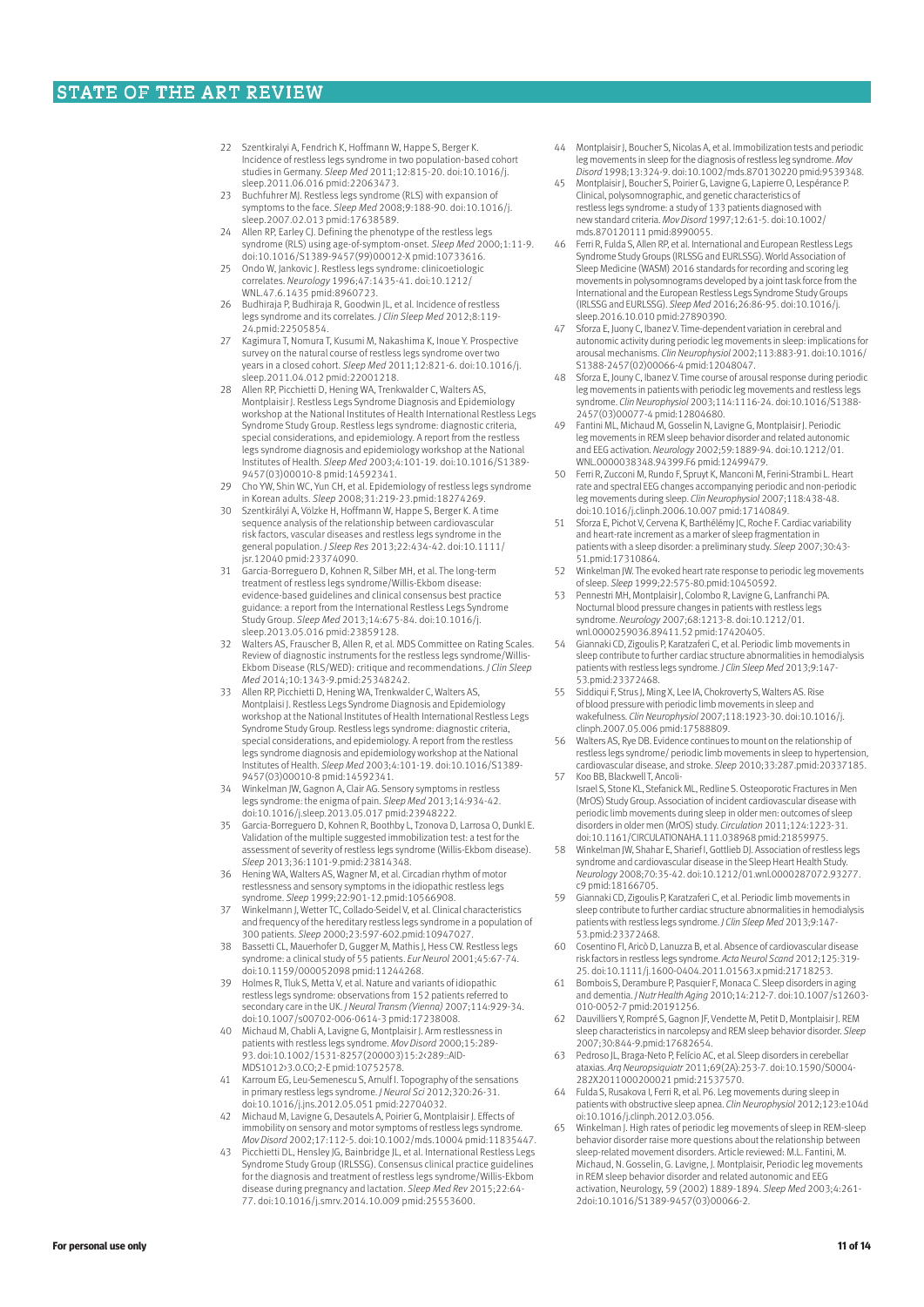- Hoque R, Chesson AL Jr. Pharmacologically induced/exacerbated restless legs syndrome, periodic limb movements of sleep, and REM behavior disorder/REM sleep without atonia: literature review, qualitative scoring, and comparative analysis. *J Clin Sleep Med* 2010;6:79-83.pmid:20191944.
- 67 Yang C, White DP, Winkelman JW. Antidepressants and periodic leg movements of sleep. *Biol Psychiatry* 2005;58:510-4. doi:10.1016/j. biopsych.2005.04.022 pmid:16005440.
- 68 Hornyak M, Feige B, Voderholzer U, Philipsen A, Riemann D. Polysomnography findings in patients with restless legs syndrome and in healthy controls: a comparative observational study. *Sleep* 2007;30:861- 5.pmid:17682656.
- 69 Pennestri MH, Whittom S, Adam B, Petit D, Carrier J, Montplaisir J. PLMS and PLMW in healthy subjects as a function of age: prevalence and interval distribution. *Sleep* 2006;29:1183-7.pmid:17040005.
- 70 Claman DM, Redline S, Blackwell T, et al. Study of Osteoporotic Fratures Research Group. Prevalence and correlates of periodic limb movements in older women. *J Clin Sleep Med* 2006;2:438-45.pmid:17557474.
- 71 Michaud M, Paquet J, Lavigne G, Desautels A, Montplaisir J. Sleep laboratory diagnosis of restless legs syndrome. *Eur Neurol* 2002;48:108-13. doi:10.1159/000062996 pmid:12187001.
- 72 Fulda S, Wetter TC. Where dopamine meets opioids: a meta-analysis of the placebo effect in restless legs syndrome treatment studies. *Brain* 2008;131:902-17. doi:10.1093/brain/awm244 pmid:17932100.
- Xiong L, Montplaisir J, Desautels A, et al. Family study of restless legs syndrome in Quebec, Canada: clinical characterization of 671 familial cases. *Arch Neurol* 2010;67:617-22. doi:10.1001/ archneurol.2010.67 pmid:20457962.
- Stefansson H, Rye DB, Hicks A, et al. A genetic risk factor for periodic limb movements in sleep. *N Engl J Med* 2007;357:639-47. doi:10.1056/ NEJMoa072743 pmid:17634447.
- 75 Allen RP, La Buda MC, Becker P, Earley CJ. Family history study of the restless legs syndrome. *Sleep Med* 2002;3(Suppl):S3-7. doi:10.1016/S1389- 9457(02)00140-5 pmid:14592159.
- 76 Xiong L, Jang K, Montplaisir J, et al. Canadian restless legs syndrome twin study. *Neurology* 2007;68:1631-3. doi:10.1212/01. wnl.0000261016.90374.fd pmid:17485653.
- 77 Desai AV, Cherkas LF, Spector TD, Williams AJ. Genetic influences in self-reported symptoms of obstructive sleep apnoea and restless legs: a twin study. *Twin Res* 2004;7:589-95. doi:10.1375/1369052042663841 pmid:15607009.
- 78 Ondo WG, Vuong KD, Wang Q. Restless legs syndrome in monozygotic twins: clinical correlates. *Neurology* 2000;55:1404-6. doi:10.1212/ WNL.55.9.1404 pmid:11087794.
- 79 Allen RP, Barker PB, Horská A, Earley CJ. Thalamic glutamate/ glutamine in restless legs syndrome: increased and related to disturbed sleep. *Neurology* 2013;80:2028-34. doi:10.1212/ WNL.0b013e318294b3f6 pmid:23624560.
- 80 Gamaldo C, Benbrook AR, Allen RP, Oguntimein O, Earley CJ. Evaluating daytime alertness in individuals with Restless Legs Syndrome (RLS) compared to sleep restricted controls. *Sleep Med* 2009;10:134-8. doi:10.1016/j.sleep.2007.11.024 pmid:18226948.
- 81 Winkelman JW, Finn L, Young T. Prevalence and correlates of restless legs syndrome symptoms in the Wisconsin Sleep Cohort. *Sleep Med* 2006;7:545-52. doi:10.1016/j.sleep.2006.01.004 pmid:16740407.
- 82 Benediktsdottir B, Janson C, Lindberg E, et al. Prevalence of restless legs syndrome among adults in Iceland and Sweden: Lung function, comorbidity, ferritin, biomarkers and quality of life. *Sleep Med* 2010;11:1043-8. doi:10.1016/j.sleep.2010.08.006 pmid:20961808.
- 83 Saletu B, Anderer P, Saletu M, Hauer C, Lindeck-Pozza L, Saletu-Zyhlarz G. EEG mapping, psychometric, and polysomnographic studies in restless legs syndrome (RLS) and periodic limb movement disorder (PLMD) patients as compared with normal controls. *Sleep Med* 2002;3(Suppl):S35-42. doi:10.1016/S1389-9457(02)00147-8 pmid:14592166.
- 84 Plazzi G, Ferri R, Antelmi E, et al. Restless legs syndrome is frequent in narcolepsy with cataplexy patients. *Sleep* 2010;33:689- 94.pmid:20469811.
- 85 Trenkwalder C, Allen R, Högl B, Paulus W, Winkelmann J. Restless legs syndrome associated with major diseases: A systematic review and new concept. *Neurology* 2016;86:1336-43. doi:10.1212/ WNL.0000000000002542 pmid:26944272.
- 86 Chen NH, Chuang LP, Yang CT, et al. The prevalence of restless legs syndrome in Taiwanese adults. *Psychiatry Clin Neurosci* 2010;64:170-8. doi:10.1111/j.1440-1819.2010.02067.x pmid:20447013.
- 87 Walters AS, Hickey K, Maltzman J, et al. A questionnaire study of 138 patients with restless legs syndrome: the 'Night-Walkers' survey. *Neurology* 1996;46:92-5. doi:10.1212/WNL.46.1.92 pmid:8559428.
- 88 Desautels A, Turecki G, Montplaisir J, Sequeira A, Verner A, Rouleau GA. Identification of a major susceptibility locus for restless legs syndrome on chromosome 12q. *Am J Hum Genet* 2001;69:1266-70. doi:10.1086/324649 pmid:11704926.
- 89 Bonati MT, Ferini-Strambi L, Aridon P, Oldani A, Zucconi M, Casari G. Autosomal dominant restless legs syndrome maps on chromosome 14q. *Brain* 2003;126:1485-92. doi:10.1093/brain/ awg137 pmid:12764067.
- 90 Chen S, Ondo WG, Rao S, Li L, Chen Q, Wang Q. Genomewide linkage scan identifies a novel susceptibility locus for restless legs syndrome on chromosome 9p. *Am J Hum Genet* 2004;74:876-85. doi:10.1086/420772 pmid:15077200.
- Levchenko A, Provost S, Montplaisir JY, et al. A novel autosomal dominant restless legs syndrome locus maps to chromosome 20p13. *Neurology* 2006;67:900-1. doi:10.1212/01.wnl.0000233991.20410. b6 pmid:16966564.
- 92 Pichler I, Marroni F, Volpato CB, et al. Linkage analysis identifies a novel locus for restless legs syndrome on chromosome 2q in a South Tyrolean population isolate. *Am J Hum Genet* 2006;79:716-23. doi:10.1086/507875 pmid:16960808.
- 93 Kemlink D, Plazzi G, Vetrugno R, et al. Suggestive evidence for linkage for restless legs syndrome on chromosome 19p13. *Neurogenetics* 2008;9:75-82. doi:10.1007/s10048-007-0113-1 pmid:18193462.
- 94 Levchenko A, Montplaisir JY, Asselin G, et al. Autosomal-dominant locus for Restless Legs Syndrome in French-Canadians on chromosome 16p12.1. *Mov Disord* 2009;24:40-50. doi:10.1002/ mds.22263 pmid:18946881.
- 95 Winkelmann J, Czamara D, Schormair B, et al. Genome-wide association study identifies novel restless legs syndrome susceptibility loci on 2p14 and 16q12.1. *PLoS Genet* 2011;7:e1002171. doi:10.1371/journal. pgen.1002171 pmid:21779176.
- 96 Winkelmann J, Schormair B, Lichtner P, et al. Genome-wide association study of restless legs syndrome identifies common variants in three genomic regions. *Nat Genet* 2007;39:1000-6. doi:10.1038/ ng2099 pmid:17637780.
- 97 Schormair B, Kemlink D, Roeske D, et al. PTPRD (protein tyrosine phosphatase receptor type delta) is associated with restless legs syndrome. *Nat Genet* 2008;40:946-8. doi:10.1038/ ng.190 pmid:18660810.
- Schizophrenia Working Group of the Psychiatric Genomics Consortium. Biological insights from 108 schizophrenia-associated genetic loci. *Nature* 2014;511:421-7. doi:10.1038/nature13595 pmid:25056061.
- 99 Robinson MR, Wray NR, Visscher PM. Explaining additional genetic variation in complex traits. *Trends Genet* 2014;30:124-32. doi:10.1016/j.tig.2014.02.003 pmid:24629526.
- 100 Winkelmann J, Schormair B, Lan X, Rye D, Rouleau G. The genetics of RLS. *Sleep Med* 2016; (forthcoming).
- 101 Provini F, Chiaro G. Neuroimaging in Restless Legs Syndrome[xi.] *Sleep Med Clin* 2015;10:215-26, xi. doi:10.1016/j.
- jsmc.2015.05.006 pmid:26329431. 102 Connor JR, Boyer PJ, Menzies SL, et al. Neuropathological examination suggests impaired brain iron acquisition in restless legs syndrome. *Neurology* 2003;61:304-9. doi:10.1212/01. WNL.0000078887.16593.12 pmid:12913188.
- 103 Earley CJ, Kuwabara H, Wong DF, et al. The dopamine transporter is decreased in the striatum of subjects with restless legs syndrome. *Sleep* 2011;34:341-7.pmid:21358851.
- 104 Oboshi Y, Ouchi Y, Yagi S, et al. In vivo mesolimbic D2/3 receptor binding predicts posttherapeutic clinical responses in restless legs syndrome: a positron emission tomography study. *J Cereb Blood Flow Metab* 2012;32:654-62. doi:10.1038/jcbfm.2011.201 pmid:22234337.
- 105 Zhao H, Zhu W, Pan T, et al. Spinal cord dopamine receptor expression and function in mice with 6-OHDA lesion of the A11 nucleus and dietary iron deprivation. *J Neurosci Res* 2007;85:1065-76. doi:10.1002/ jnr.21207 pmid:17342757.
- 106 Earley CJ, Allen RP, Connor JR, Ferrucci L, Troncoso J. The dopaminergic neurons of the A11 system in RLS autopsy brains appear normal. *Sleep Med* 2009;10:1155-7. doi:10.1016/j. sleep.2009.01.006 pmid:19307154.
- 107 Stiasny-Kolster K, Magerl W, Oertel WH, Möller JC, Treede RD. Static mechanical hyperalgesia without dynamic tactile allodynia in patients with restless legs syndrome. *Brain* 2004;127:773-82. doi:10.1093/
- brain/awh079 pmid:14985260. 108 Daubian-Nosé P, Frank MK, Esteves AM. Sleep disorders: A review of the interface between restless legs syndrome and iron metabolism. *Sleep Sci* 2014;7:234-7. doi:10.1016/j.slsci.2014.10.002 pmid:26483934.
- 109 Allen RP, Barker PB, Wehrl FW, Song HK, Earley CJ. MRI measurement of brain iron in patients with restless legs syndrome. *Neurology* 2001;56:263-5. doi:10.1212/WNL.56.2.263 pmid:11160969.
- 110 Connor JR, Wang XS, Patton SM, et al. Decreased transferrin receptor expression by neuromelanin cells in restless legs syndrome. *Neurology* 2004;62:1563-7. doi:10.1212/01.WNL.0000123251.60485. AC pmid:15136682.
- 111 Allen RP, Earley CJ. Restless legs syndrome: a review of clinical and pathophysiologic features. *J Clin Neurophysiol* 2001;18:128-47. doi:10.1097/00004691-200103000-00004 pmid:11435804.
- 112 Trenkwalder C, Zieglgänsberger W, Ahmedzai SH, Högl B. Pain, opioids, and sleep: implications for restless legs syndrome treatment. *Sleep Med* 2016;pii:S1389-9457(16)30238-6.pmid:27964861.
- 113 Ferré S, Earley C, Gulyani S, Garcia-Borreguero D. In search of alternatives to dopaminergic ligands for the treatment of restless legs syndrome: iron, glutamate, and adenosine. *Sleep Med* 2016;pii:S1389-9457(16)30214- 3.pmid:27899234.
- 114 Allen RP, Mignot E, Ripley B, Nishino S, Earley CJ. Increased CSF hypocretin-1 (orexin-A) in restless legs syndrome. *Neurology* 2002;59:639-41. doi:10.1212/WNL.59.4.639 pmid:12196669.
- 115 Hening WA, Allen RP, Washburn M, Lesage SR, Earley CJ, The four diagnostic criteria for Restless Legs Syndrome are unable to exclude confounding conditions ("mimics"). *Sleep Med* 2009;10:976-81. doi:10.1016/j.sleep.2008.09.015 pmid:19185537.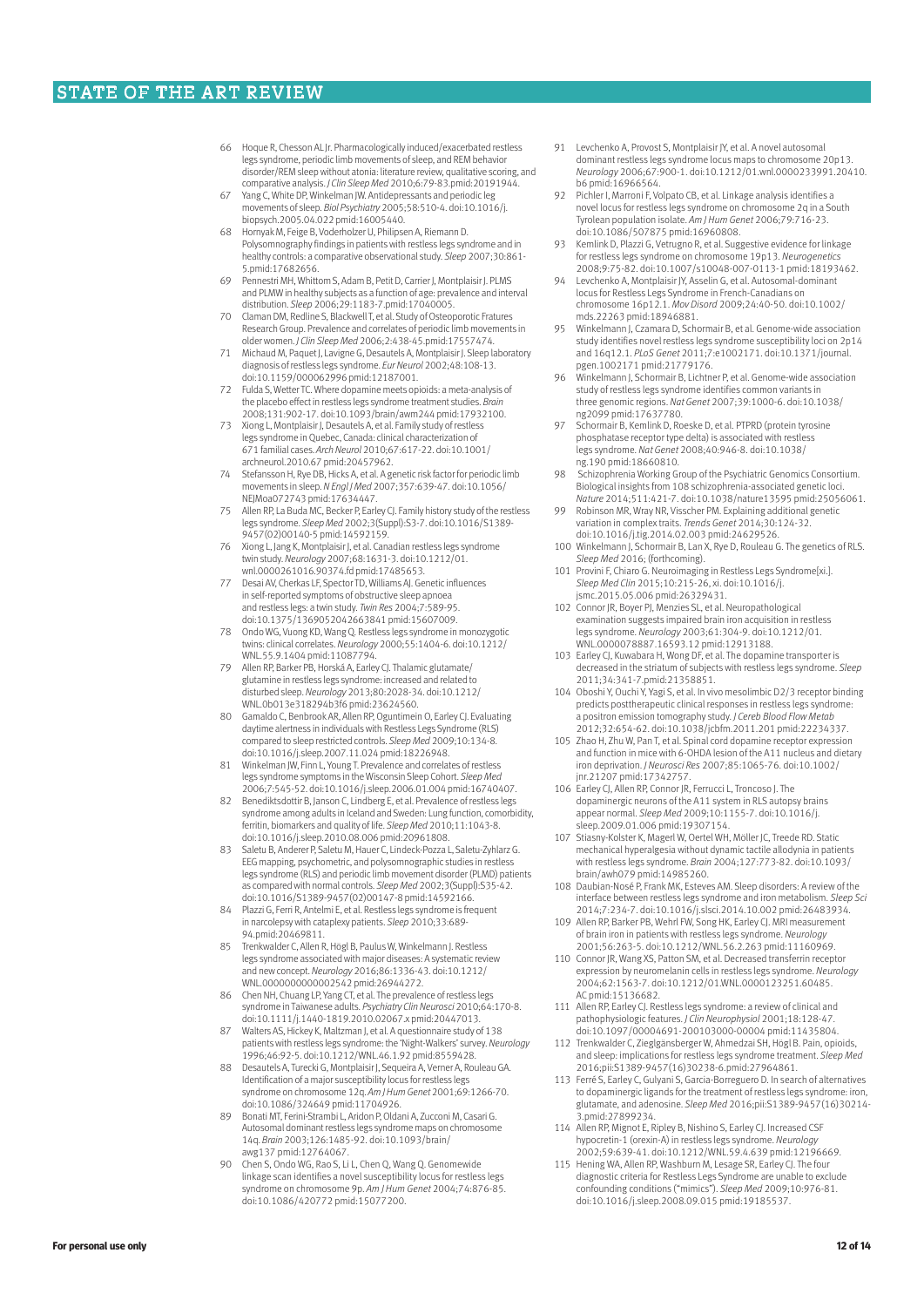- 116 Hornyak M, Hundemer HP, Quail D, Riemann D, Voderholzer U, Trenkwalder C. Relationship of periodic leg movements and severity of restless legs syndrome: a study in unmedicated and medicated patients. *Clin Neurophysiol* 2007;118:1532-7. doi:10.1016/j. clinph.2007.04.001 pmid:17531532.
- 117 Hornyak M, Kotterba S, Trendwalder C. Motor System and Sleep Working Group, German Sleep Society. Consensus statement from the German Sleep Society: indications for performing polysomnography in the diagnosis and treatment of restless leg syndrome. *Sleep Med* 2002;3:457- 8. doi:10.1016/S1389-9457(02)00080-1 pmid:14664245.
- 118 Allen RP, Burchell BJ, MacDonald B, Hening WA, Earley CJ. Validation of the self-completed Cambridge-Hopkins questionnaire (CH-RLSq) for ascertainment of restless legs syndrome (RLS) in a population survey. *Sleep Med* 2009;10:1097-100. doi:10.1016/j. sleep.2008.10.007 pmid:19195928.
- 119 Ferri R, Manconi M, Rundo F, et al. A data-driven analysis of the rules defining bilateral leg movements during sleep. *Sleep* 2016;39:413-21. doi:10.5665/sleep.5454 pmid:26414897.
- 120 Cippà MA, Baumann CR, Siccoli MM, Bassetti CL, Poryazova R, Werth E. Actigraphic assessment of periodic leg movements in patients with restless legs syndrome. *J Sleep Res* 2013;22:589-92. doi:10.1111/ jsr.12053 pmid:23530689.
- 121 Chokroverty S. Differential diagnoses of restless legs syndrome/ Willis-Ekbom disease: mimics and comorbidities[xi *Sleep Med Clin* 2015;10:249-62, xii. doi:10.1016/j. jsmc.2015.05.021 pmid:26329435.
- 122 Allen RP, Auerbach S, Bahrain H, Auerbach M, Earley CJ. The prevalence and impact of restless legs syndrome on patients with iron deficiency anemia. *Am J Hematol* 2013;88:261-4. doi:10.1002/ ajh.23397 pmid:23494945.
- 123 Frauscher B, Gschliesser V, Brandauer E, et al. The severity range of restless legs syndrome (RLS) and augmentation in a prospective patient cohort: association with ferritin levels. *Sleep Med* 2009;10:611-5. doi:10.1016/j.sleep.2008.09.007 pmid:19200780.
- 124 Cook JD. The measurement of serum transferrin receptor. *Am J Med Sci* 1999;318:269-76. doi:10.1016/S0002-9629(15)40630- 5 pmid:10522554.
- 125 Högl B, Kiechl S, Willeit J, et al. Restless legs syndrome: a community-based study of prevalence, severity, and risk factors. *Neurology* 2005;64:1920-4. doi:10.1212/01.WNL.0000163996.64461. A3 pmid:15955944.
- 126 Molnar MZ, Novak M, Ambrus C, et al. Restless Legs Syndrome in patients after renal transplantation. *Am J Kidney Dis* 2005;45:388-96. doi:10.1053/j.ajkd.2004.10.007 pmid:15685518.
- 127 Gemignani F, Marbini A, Di Giovanni G, Salih S, Terzano MG. Charcot-Marie-Tooth disease type 2 with restless legs syndrome. *Neurology* 1999;52:1064-6. doi:10.1212/WNL.52.5.1064 pmid:10102430.
- 128 Iranzo A, Comella CL, Santamaria J, Oertel W. Restless legs syndrome in Parkinson's disease and other neurodegenerative diseases of the central nervous system. *Mov Disord* 2007;22(Suppl 18):S424-30. doi:10.1002/ mds.21600 pmid:17534950.
- 129 Iannaccone S, Zucconi M, Marchettini P, et al. Evidence of peripheral axonal neuropathy in primary restless legs syndrome. *Mov Disord* 1995;10:2-9. doi:10.1002/mds.870100103 pmid:7885351.
- 130 Winkelman JW. Considering the causes of RLS. *Eur J Neurol* 2006;13(Suppl 3):8-14.pmid:16930377.
- 131 Högl B, Garcia-Borreguero D, Trenkwalder C, et al. Efficacy and augmentation during 6 months of double-blind pramipexole for restless legs syndrome. *Sleep Med* 2011;12:351-60. doi:10.1016/j. sleep.2010.12.007 pmid:21354368.
- 132 Allen RP, Chen C, Winkelman J, et al. Long-term efficacy and augmenation assessment of an α2δ ligand (pregabalin) compared with a dopamine agonist (pramipexole) in restless legs syndrome: results of a randomized, double-blind, placebo-controlled trial. 16th International Congress of Parkinson's Disease and Movement Disorders, Dublin, Ireland, 2012.
- 133 Garcia-Borreguero D, Grunstein R, Sridhar G, et al. A 52-week open-label study of the long-term safety of ropinirole in patients with restless legs syndrome. *Sleep Med* 2007;8:742-52. doi:10.1016/j. sleep.2006.09.009 pmid:17512789.
- 134 García-Borreguero D, Högl B, Ferini-Strambi L, et al. Systematic evaluation of augmentation during treatment with ropinirole in restless legs syndrome (Willis-Ekbom disease): results from a prospective, multicenter study over 66 weeks. *Mov Disord* 2012;27:277-83. doi:10.1002/ mds.24889 pmid:22328464.
- 135 Hening WA, Allen RP, Ondo WG, et al. SP792 Study Group. Rotigotine improves restless legs syndrome: a 6-month randomized, double-blind, placebo-controlled trial in the United States. *Mov Disord* 2010;25:1675- 83. doi:10.1002/mds.23157 pmid:20629075.
- 136 Trenkwalder C, Benes H, Poewe W, et al. SP790 Study Group. Efficacy of rotigotine for treatment of moderate-to-severe restless legs syndrome: a randomised, double-blind, placebo-controlled trial. *Lancet Neurol* 2008;7:595-604. doi:10.1016/S1474-4422(08)70112- 1 pmid:18515185.
- 137 Inoue Y, Hirata K, Uchimura N, Kuroda K, Hattori N, Takeuchi M. Gabapentin enacarbil in Japanese patients with restless legs syndrome: a 12-week, randomized, double-blind, placebo controlled, parallel-group study. *Curr Med Res Opin* 2013;29:13-21. doi:10.1185/03007995.2012.746217 pmid:23121149.
- 138 Bogan RK, Bornemann MA, Kushida CA, Trân PV, Barrett RW. XP060 Study Group. Long-term maintenance treatment of restless legs syndrome with gabapentin enacarbil: a randomized controlled study. *Mayo Clin Proc* 2010;85:512-21. doi:10.4065/mcp.2009.0700 pmid:20511481.
- 139 Lal R, Ellenbogen A, Chen D, et al. A randomized, double-blind, placebocontrolled, dose-response study to assess the pharmacokinetics, efficacy, and safety of gabapentin enacarbil in subjects with restless legs syndrome. *Clin Neuropharmacol* 2012;35:165-73. doi:10.1097/ WNF.0b013e318259eac8 pmid:22664749.
- 140 Lee DO, Ziman RB, Perkins AT, Poceta JS, Walters AS, Barrett RW. XP053 Study Group. A randomized, double-blind, placebo-controlled study to assess the efficacy and tolerability of gabapentin enacarbil in subjects with restless legs syndrome. *J Clin Sleep Med* 2011;7:282- 92.pmid:21677899.
- 141 Walters AS, Ondo WG, Kushida CA, et al. XP045 Study Group. Gabapentin enacarbil in restless legs syndrome: a phase 2b, 2-week, randomized, double-blind, placebo-controlled trial. *Clin Neuropharmacol* 2009;32:311-20. doi:10.1097/ WNF.0b013e3181b3ab16 pmid:19667976.
- 142 Kushida CA, Walters AS, Becker P, et al. XP021 Study Group. A randomized, double-blind, placebo-controlled, crossover study of XP13512/GSK1838262 in the treatment of patients with primary restless legs syndrome. *Sleep* 2009;32:159-68.pmid:19238802.
- 143 Kushida CA, Becker PM, Ellenbogen AL, Canafax DM, Barrett RW. XP052 Study Group. Randomized, double-blind, placebo-controlled study of XP13512/GSK1838262 in patients with RLS. *Neurology* 2009;72:439- 46. doi:10.1212/01.wnl.0000341770.91926.cc pmid:19188575.
- 144 Allen RP, Chen C, Garcia-Borreguero D, et al. Comparison of pregabalin with pramipexole for restless legs syndrome. *N Engl J Med* 2014;370:621-31. doi:10.1056/NEJMoa1303646 pmid:24521108.
- 145 Trenkwalder C, Beneš H, Grote L, et al. RELOXYN Study Group. Prolonged release oxycodone-naloxone for treatment of severe restless legs syndrome after failure of previous treatment: a double-blind, randomised, placebo-controlled trial with an open-label extension. *Lancet Neurol* 2013;12:1141-50. doi:10.1016/S1474-4422(13)70239- 4 pmid:24140442.
- 146 Silver N, Allen RP, Senerth J, Earley CJ. A 10-year, longitudinal assessment of dopamine agonists and methadone in the treatment of restless legs syndrome. *Sleep Med* 2011;12:440-4. doi:10.1016/j. sleep.2010.11.002 pmid:21239226.
- 147 Silver N, Allen RP, Senerth J, Earley CJ. A 10-year, longitudinal assessment of dopamine agonists and methadone in the treatment of restless legs syndrome. *Sleep Med* 2011;12:440-4. doi:10.1016/j. sleep.2010.11.002 pmid:21239226.
- 148 Ondo WG. Methadone for refractory restless legs syndrome. *Mov Disord* 2005;20:345-8. doi:10.1002/mds.20359 pmid:15580610.
- 149 Hornyak M, Scholz H, Kohnen R, Bengel J, Kassubek J, Trenkwalder C. What treatment works best for restless legs syndrome? Meta-analyses of dopaminergic and non-dopaminergic medications. *Sleep Med Rev* 2014;18:153-64. doi:10.1016/j.smrv.2013.03.004 pmid:23746768.
- 150 Garcia-Borreguero D, Patrick J, DuBrava S, et al. Pregabalin versus pramipexole: effects on sleep disturbance in restless legs syndrome. *Sleep* 2014;37:635-43.pmid:24899755.
- 151 Mitterling T, Heidbreder A, Stefani A, et al. Natural course of restless legs syndrome/Willis-Ekbom disease: long-term observation of a large clinical cohort. *Sleep Med* 2015;16:1252-8. doi:10.1016/j. sleep.2015.05.028 pmid:26429754.
- 152 Lipford MC, Silber MH. Long-term use of pramipexole in the management of restless legs syndrome. *Sleep Med* 2012;13:1280-5. doi:10.1016/j. sleep.2012.08.004 pmid:23036265.
- 153 Garcia-Borreguero D, Silber MH, Winkelman JW, et al. Guidelines for the first-line treatment of restless legs syndrome/Willis-Ekbom disease, prevention and treatment of dopaminergic augmentation: a combined task force of the IRLSSG, EURLSSG, and the RLS-foundation. *Sleep Med* 2016;21:1-11. doi:10.1016/j.sleep.2016.01.017 pmid:27448465.
- 154 Wijemanne S, Jankovic J. Restless legs syndrome: clinical presentation diagnosis and treatment. *Sleep Med* 2015;16:678-90. doi:10.1016/j. sleep.2015.03.002 pmid:25979181.
- 155 Trenkwalder C, Chaudhuri KR, Martinez-Martin P, et al. PANDA study group. Prolonged-release oxycodone-naloxone for treatment of severe pain in<br>patients with Parkinson's disease (PANDA): a double-blind, randomised,<br>placebo-controlled trial. *Lancet Neurol* 2015;14:1161-70. doi:10.1016/ S1474-4422(15)00243-4 pmid:26494524.
- 156 Mackie S, Winkelman JW. Long-term treatment of restless legs syndrome (RLS): an approach to management of worsening symptoms, loss of efficacy, and augmentation. *CNS Drugs* 2015;29:351-7. doi:10.1007/ s40263-015-0250-2 pmid:26045290.
- 157 Trenkwalder C, Canelo M, Lang M, et al. Management of augmentation of restless legs syndrome with rotigotine: a 1-year observational study. *Sleep Med* 2015;pii:S1389-9457(15)02018-3.pmid:26896370.
- 158 Allen RP, Earley CJ. Augmentation of the restless legs syndrome with carbidopa/levodopa. *Sleep* 1996;19:205-13.pmid:8723377.
- 159 García-Borreguero D, Allen RP, Kohnen R, et al. International Restless Legs Syndrome Study Group. Diagnostic standards for dopaminergic augmentation of restless legs syndrome: report from a World Association of Sleep Medicine-International Restless Legs Syndrome Study Group consensus conference at the Max Planck Institute. *Sleep Med* 2007;8:520-30. doi:10.1016/j.sleep.2007.03.022 pmid:17544323.